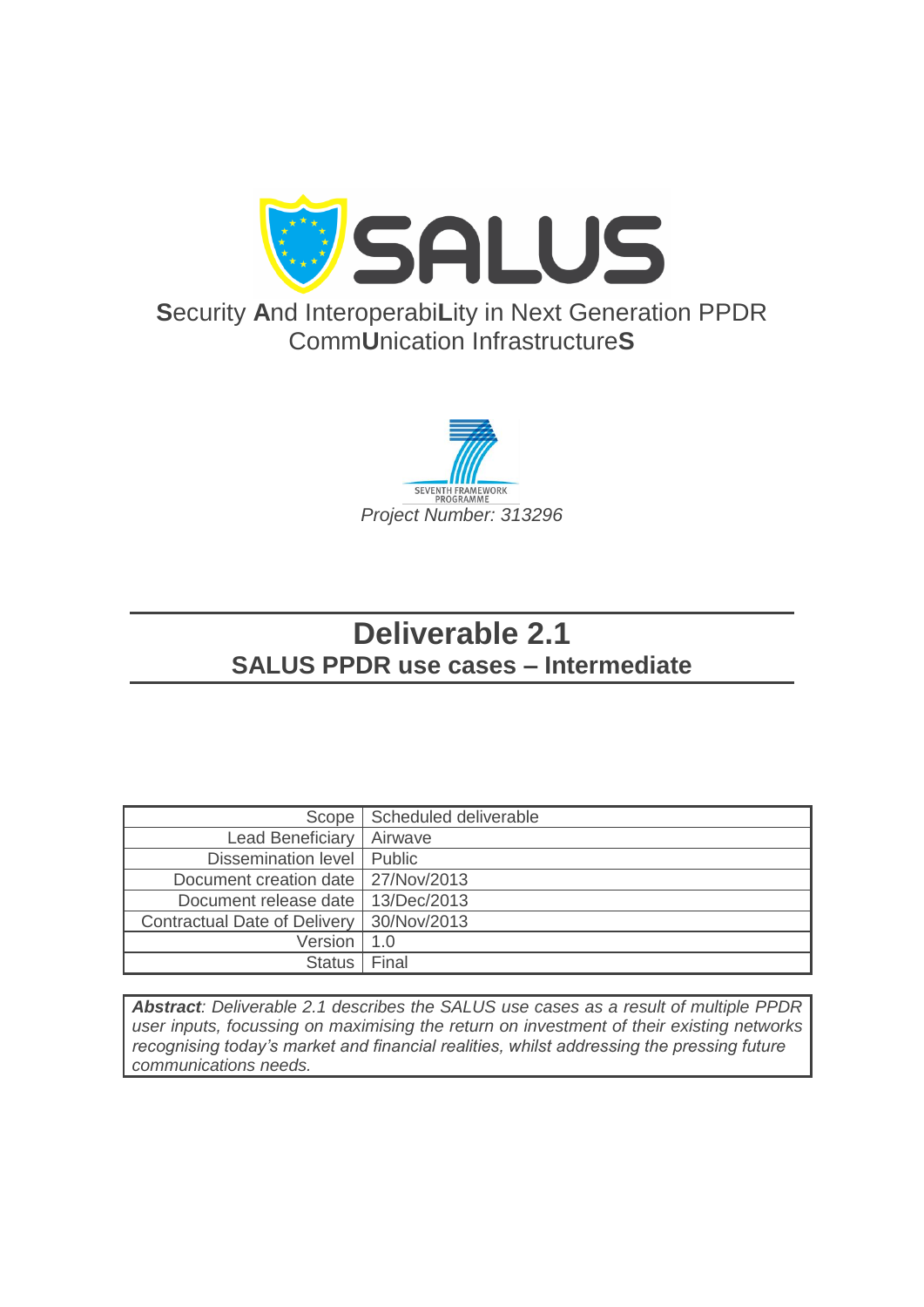



# **AUTHORS**

| <b>Name</b>                 | <b>Organisation</b>    | <b>Email</b>                         |  |
|-----------------------------|------------------------|--------------------------------------|--|
| <b>Andy Nyanyo (editor)</b> | <b>AW</b>              | andy.nyanyo@airwavesolutions.co.uk   |  |
| <b>Hugo Marques</b>         | $\mathsf{I}\mathsf{T}$ | hugo.marques@av.it.pt                |  |
| Jonathan Rodriguez          | $\mathsf{I}\mathsf{T}$ | jonathan@av.it.pt                    |  |
| Peter Wickson               | AW                     | peter.wickson@airwavesolutions.co.uk |  |
| Sonia Heemstra De Groot     | TI-WMC                 | sonia.heemstra.de.groot@ti-wmc.nl    |  |
| Serge Delmas                | CAS                    | serge.delmas@cassidian.com           |  |
| Manfred Blaha               | <b>PSCE</b>            | manfred.blaha@gmx.net                |  |
| Wouter Klein Wolterink      | <b>UTWENTE</b>         | w.kleinwolterink@utwente.nl          |  |
| <b>Vitaly Petrov</b>        | <b>UBITEL</b>          | vit.petrov@gmail.com                 |  |
| David Jelenc                | UL                     | david.jelenc@fri.uni-lj.si           |  |
|                             |                        |                                      |  |
|                             |                        |                                      |  |
|                             |                        |                                      |  |
|                             |                        |                                      |  |
|                             |                        |                                      |  |
|                             |                        |                                      |  |
|                             |                        |                                      |  |
|                             |                        |                                      |  |
|                             |                        |                                      |  |
|                             |                        |                                      |  |
|                             |                        |                                      |  |
|                             |                        |                                      |  |
|                             |                        |                                      |  |
|                             |                        |                                      |  |
|                             |                        |                                      |  |
|                             |                        |                                      |  |
|                             |                        |                                      |  |

# **QUALITY ASSURANCE TEAM**

| <b>Name</b>                   | <b>Organisation</b> | Email                       |
|-------------------------------|---------------------|-----------------------------|
| <b>Bert Bouwers</b>           | <b>ROH</b>          | bert.bouwers@rohill.nl      |
| <b>Wouter Klein Wolterink</b> | <b>UTWENTE</b>      | w.kleinwolterink@utwente.nl |
| Geert Heijenk                 | <b>UTWENTE</b>      | geert.heijenk@utwente.nl    |
| Hugo Marques                  |                     | hugo.marques@av.it.pt       |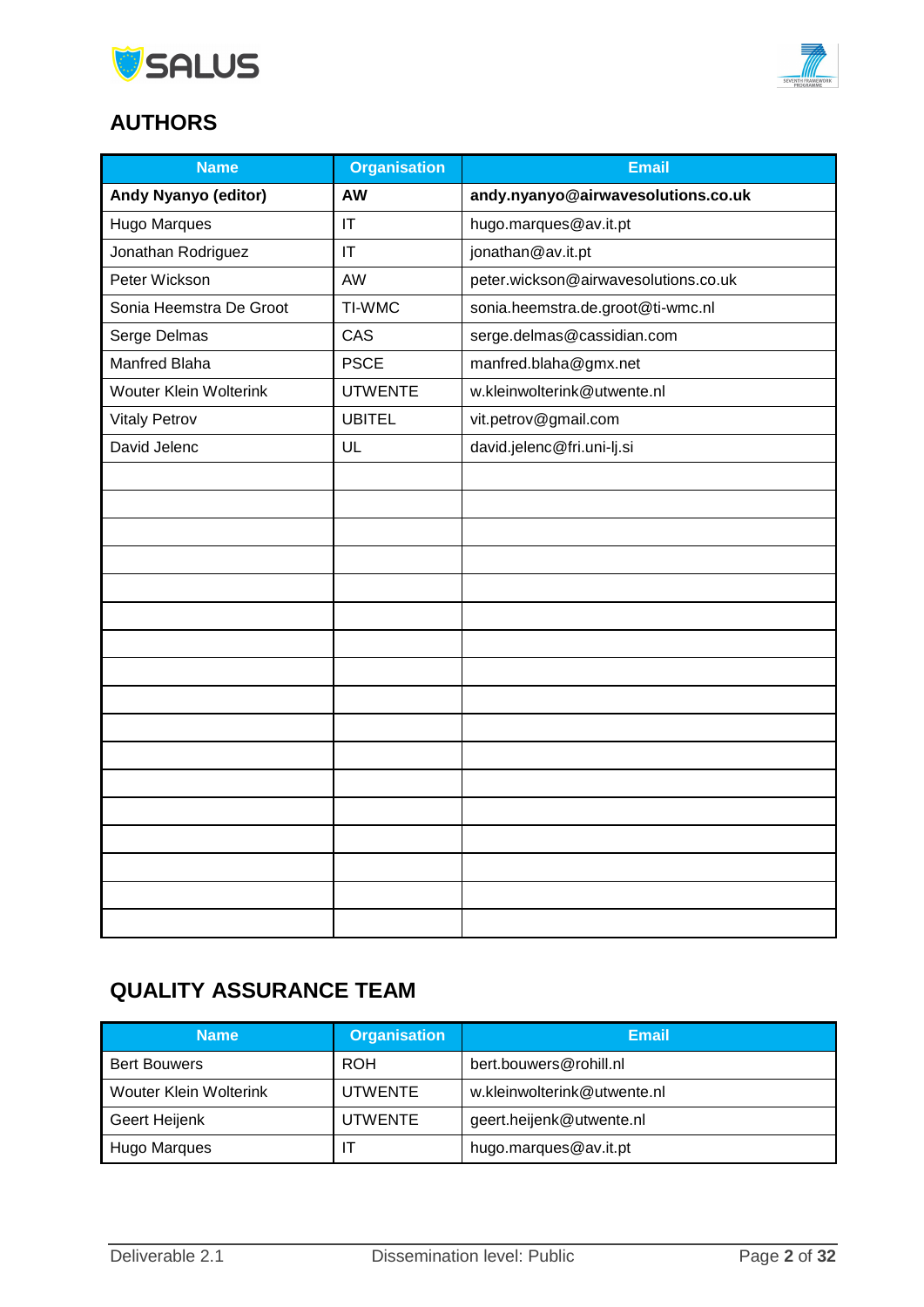



### <span id="page-2-0"></span>**EXECUTIVE SUMMARY**

The main objective of this document is to present the interim version of the SALUS use cases developed from the three proposed SALUS scenarios. These use cases will be used to address the needs of the Public Protection and Disaster Relief (PPDR) user community as they migrate into the next generation PPDR network with their continuing exacting voice requirements augmented with ever increasing data needs and multimedia capabilities.

The following three use cases have been developed:

- **Scenario 1 Public order demonstration or riot**
- Scenario  $2 -$  Olympic-style sporting event
- **Scenario 3 Heavy flooding due to prolonged periods of rain**

The use cases have been developed to a relatively high level and have been updated and refined following initial end user feedback.

Following this deliverable, the next stages are to collect additional feedback from end-users, drill down into a more detailed level and further update these use cases that will feed into the technical development phase of the project.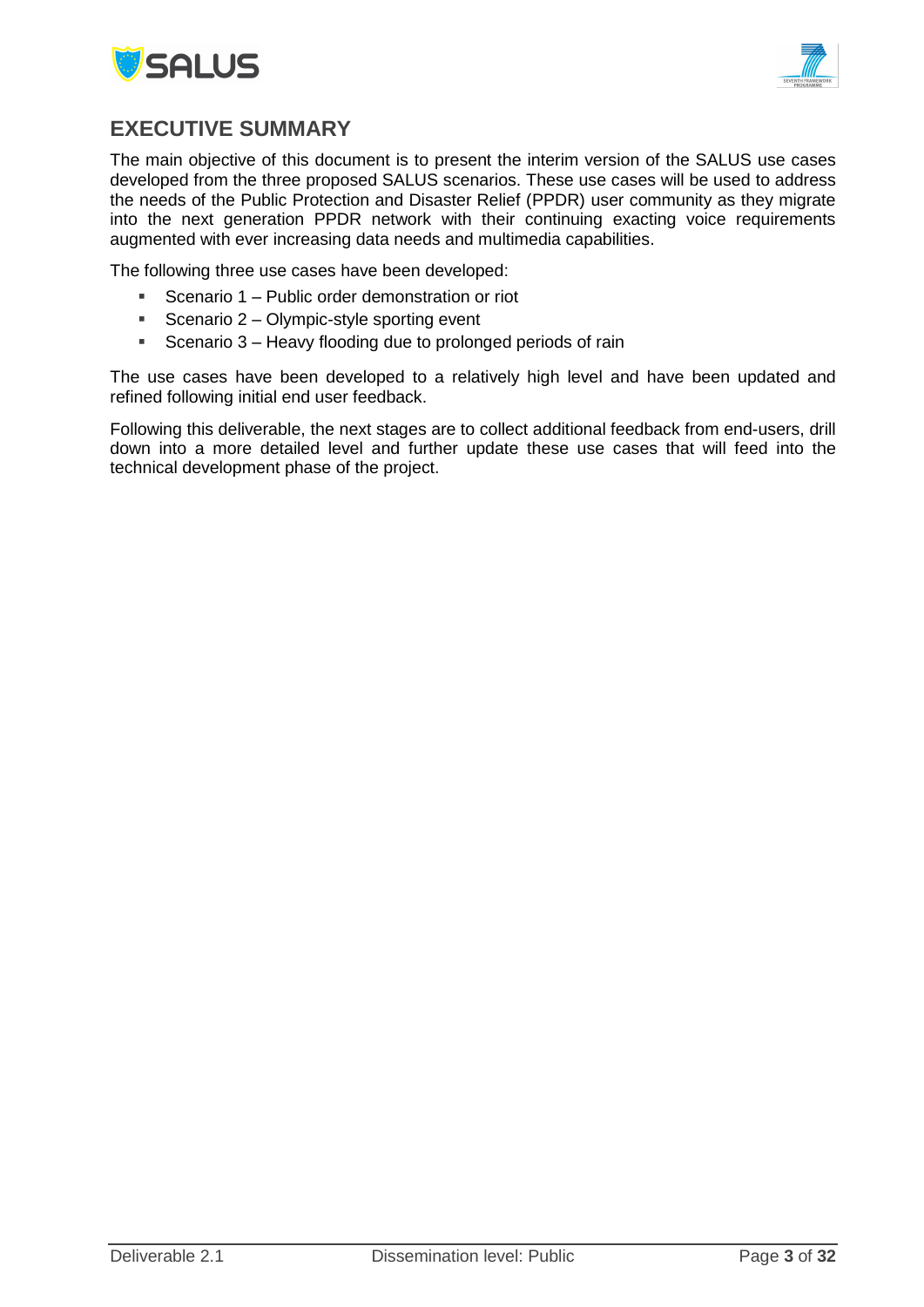



# <span id="page-3-0"></span>**TABLE OF CONTENTS**

| 1              |  |
|----------------|--|
| $\overline{2}$ |  |
| 2.1            |  |
| 3              |  |
| 3.1            |  |
| 3.1.1          |  |
| 3.1.2          |  |
| 3.1.3          |  |
| 3.2            |  |
| 3.2.1          |  |
| 3.2.2          |  |
| 3.2.3          |  |
| 3.3            |  |
| 3.3.1          |  |
| 3.3.2          |  |
| 3.3.3          |  |
| $\overline{4}$ |  |
|                |  |
|                |  |
|                |  |
|                |  |
|                |  |
|                |  |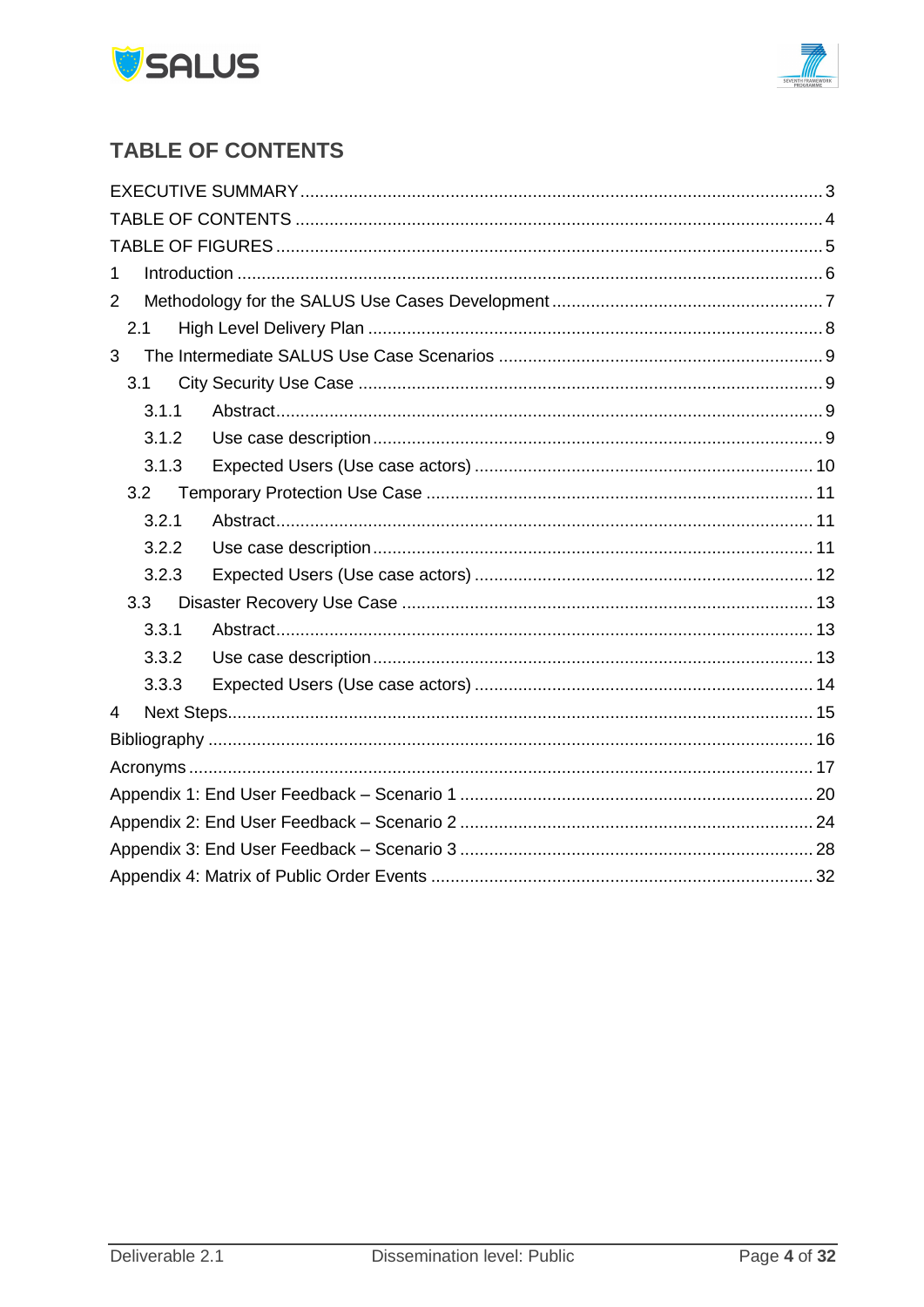



# <span id="page-4-0"></span>**TABLE OF FIGURES**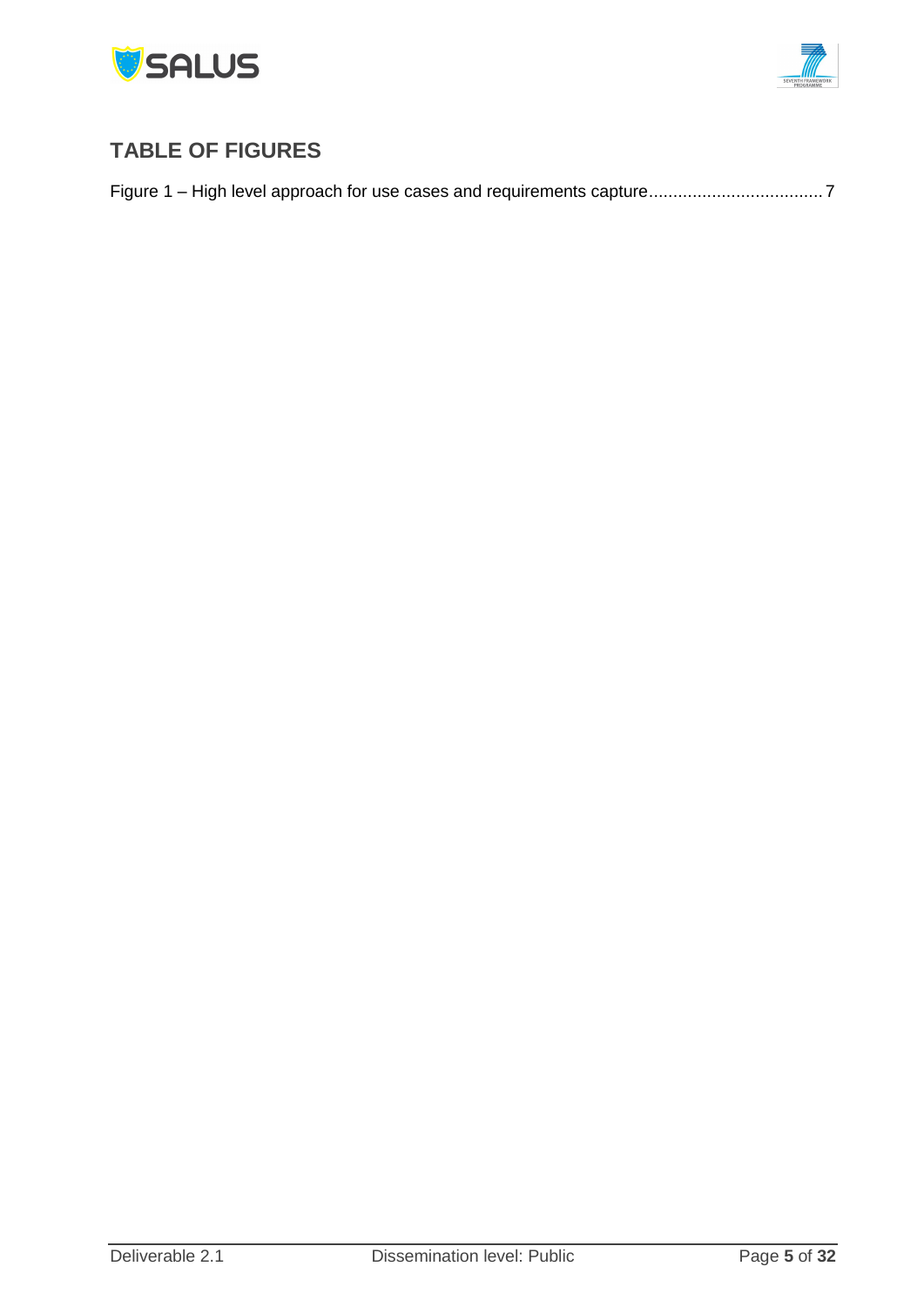



### <span id="page-5-0"></span>**1 Introduction**

Public Protection and Disaster Relief (PPDR) agencies in EC member states are relying on digital Private Mobile Radio (PMR) networks for mission-critical voice and data communication. These networks are highly resilient and properly dimensioned to cope with crisis and emergency handling, and are well protected against monitoring and intrusion by means of encryption, authentication and integrity. The two main standards for digital PMR networks in Europe are TETRA (TErrestrial Trunked RAdio) and TETRAPOL.

These networks provide a secure and resilient mobile voice and data infrastructure, however they have limited features matched to the special requirements of PPDR, including broadcast, dynamic secure groups, push to talk, call priority and secure roaming. In addition, there are significant interoperability technological difficulties when using both technologies. These networks also provide limited inter-technology coverage (i.e. interoperability between different technologies) providing very ineffective management of emergency events, both at the national level and in cross-border regions.

The main goal of SALUS is to design, implement and evaluate a next generation communication network for Public Protection and Disaster Relief (PPDR) agencies, supported by network operators and industry.

To achieve this goal, this network needs to fully support the operational activities of the end user community. The development and end user validation of use cases based on operational scenarios is therefore an important first step in the process as it will drive the requirements on which the solution will be based.

This document describes phase 1, the development of the intermediate use cases that have been produced (see figure 1) and the methodology used in which to produce them.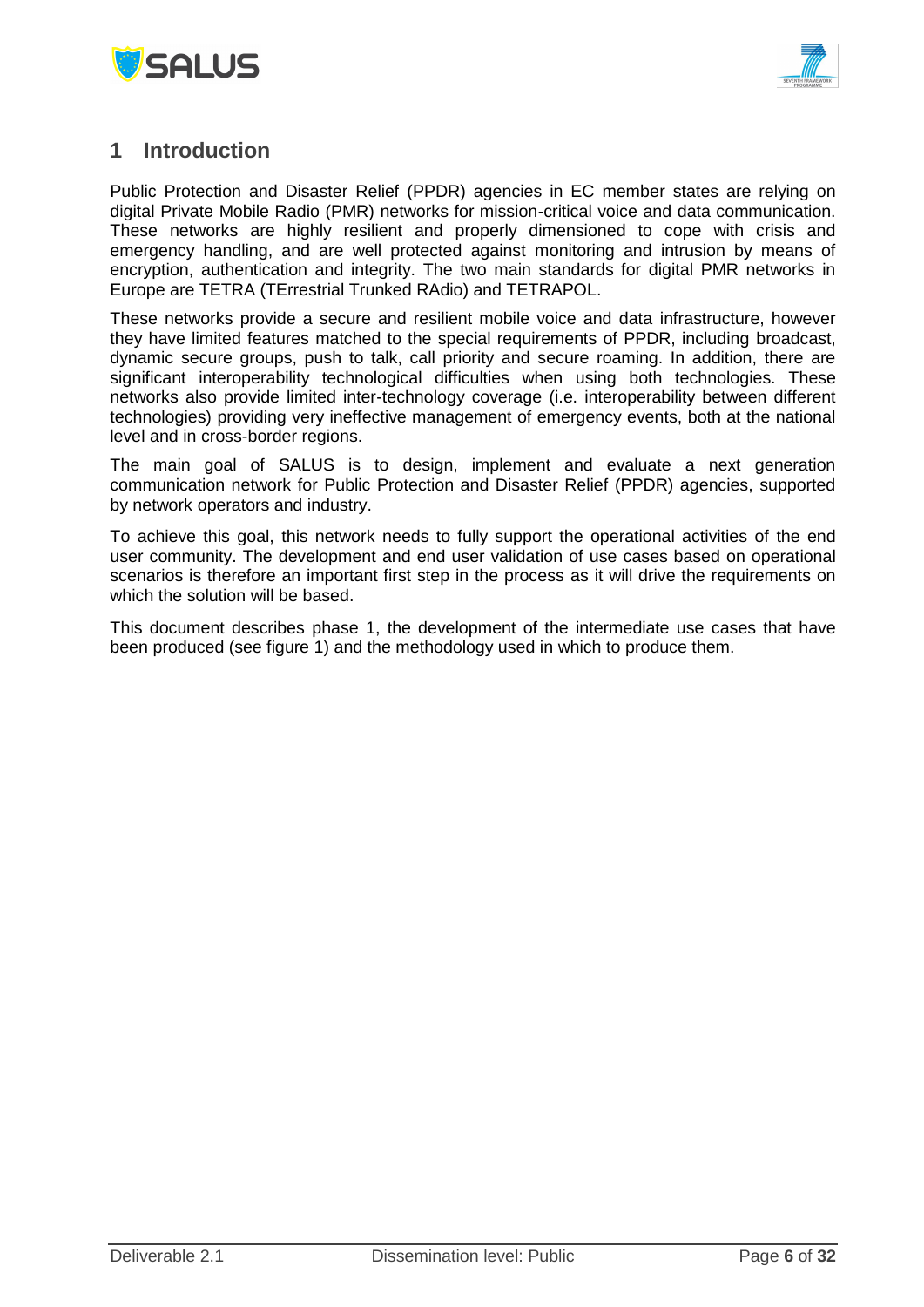



# <span id="page-6-0"></span>**2 Methodology for the SALUS Use Cases Development**

The suggested approach to generating the interim use cases was broken down into 4 distinct phases. They were:

- **Phase 1** Develop the use cases based on the 3 SALUS scenarios i.e. City Protection, Temporary Protection and Disaster Recovery. This includes the identification of PPDR end users that that are likely to be participating in each use case.
- **Phase 2** Capture the high level requirements for each of the use cases taking into account the participating PPDR end users and their requirements as well as the technologies SALUS foresees to develop and exploit.
- **Phase 3** Further refine the requirements to a sufficient level of detail.
- **Phase 4** Further develop the use cases that will be used to develop the technical solutions and test that they deliver against the requirements that were captured in the previous phases.

Throughout all phases, end user feedback will be sought in order to test the credibility and accuracy of the scenarios and ultimately the use cases and requirements (SALUS Deliverable D2.2) [\[5\].](#page-15-1)

Collected end user feedback can be found in appendices 1 to 3. A matrix of the public order events used by SALUS to further shape the use cases is provided in Appendix 4.

The diagram that reflects the methodology for the use cases development is depicted in [Figure](#page-6-1)  [1.](#page-6-1)



Figure 1–High level approach for use cases and requirements capture

<span id="page-6-1"></span>In order to synchronize the developed uses cases with the test use cases in work package (WP) 7, each use case development was led by the correspondent Task leader in WP7.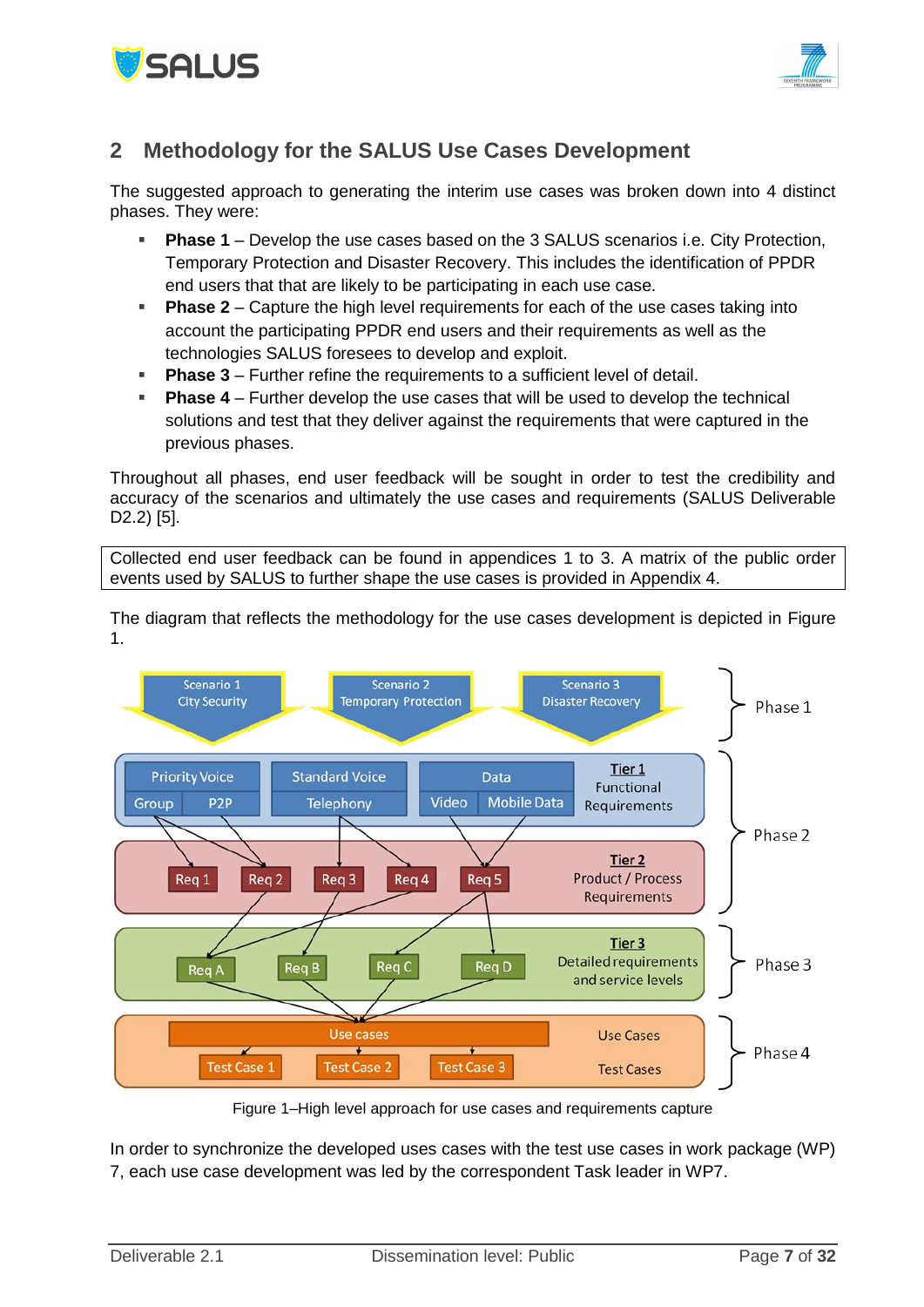



### <span id="page-7-0"></span>**2.1 High Level Delivery Plan**

The following high level delivery plan was developed and agreed to manage these initial deliverables:

| No.            | Item                                                                                                    | Owner                            | <b>Due Date</b> |
|----------------|---------------------------------------------------------------------------------------------------------|----------------------------------|-----------------|
| 1.             | Work package start-up                                                                                   | AW                               | 19/09/13        |
|                | Develop delivery plan<br>٠                                                                              |                                  |                 |
|                | Identify participants<br>٠                                                                              |                                  |                 |
|                | Kick off meeting with participants<br>٠                                                                 |                                  |                 |
| 2.             | Collect examples of historic public order events from across the<br>partner countries                   | All                              | 18/10/13        |
| 3.             | Initial draft of intermediate use case scenarios and requirements<br>for discussion at kick off meeting | <b>AW</b>                        | 18/10/13        |
| 4.             | Collect end user feedback of initial draft of scenarios                                                 | AW / TI-WMC /<br>PSCE / IT / ESC | 14/11/13        |
| 5.             | Update intermediate scenarios and requirements incorporating<br>feedback                                | AW / TI-WMC /<br>CAS             | 26/11/13        |
| 6.             | Document updated scenarios and requirements and circulate for<br>feedback                               | <b>AW</b>                        | 27/11/13        |
| 7 <sub>1</sub> | Feedback on final document                                                                              | <b>ALL</b>                       | 28/11/13        |
| 8.             | Release of Pre-final document                                                                           | AW                               | 29/11/13        |
| 9.             | Additional end user feedback on scenarios                                                               | <b>AW</b>                        | 03/12/13        |
| 10.            | Quality check by the Quality Assurance Group                                                            | UTWENTE, IT,<br>ROH,             | 11/12/13        |
| 11.            | Final version release (v1.0)                                                                            | <b>AW</b>                        | 16/12/2013      |

### Table 1–High Level Delivery Plan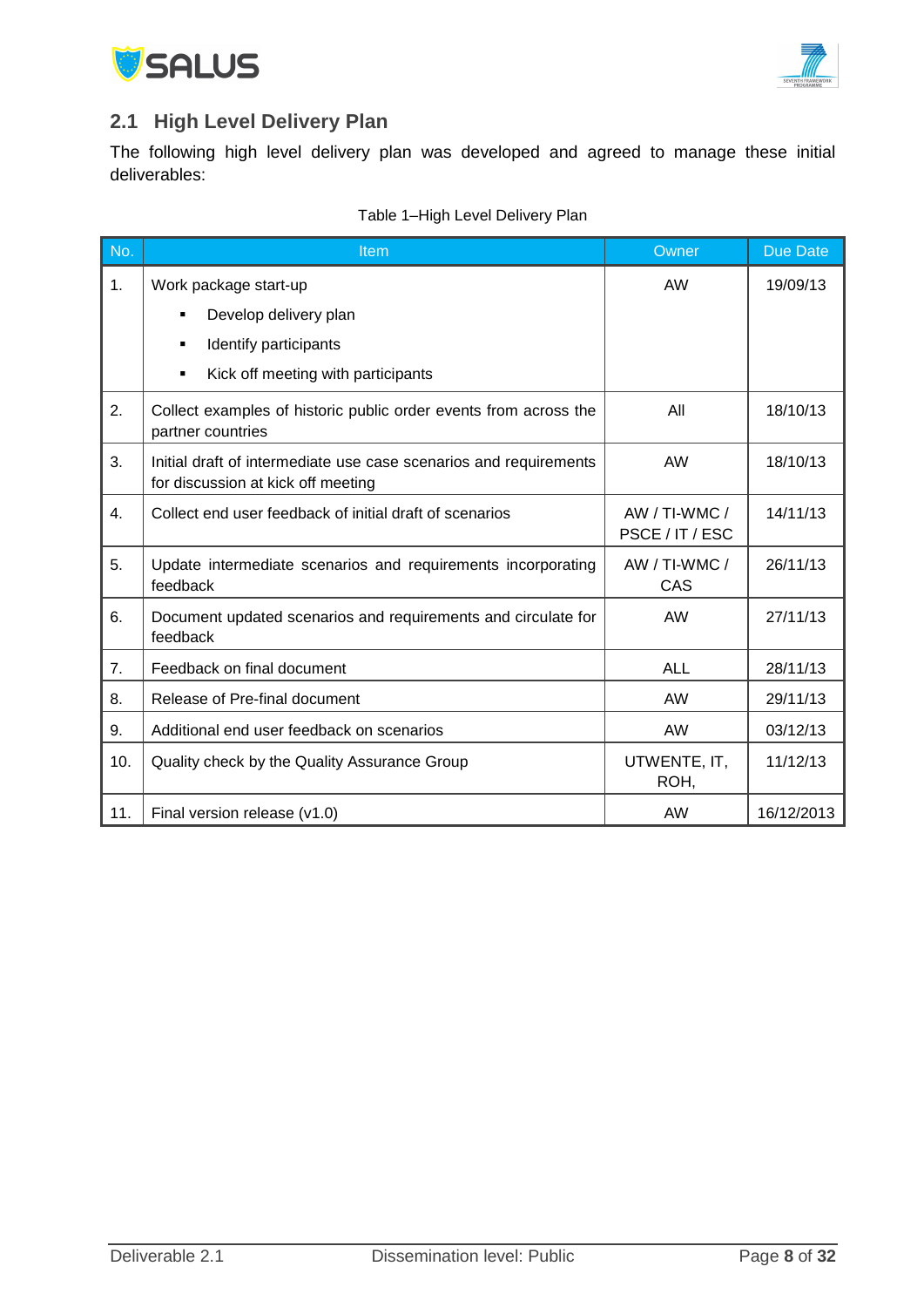



# <span id="page-8-0"></span>**3 The Intermediate SALUS Use Case Scenarios**

This section describes the three SALUS use cases based on the three SALUS scenarios (City Protection, Temporary Protection and Disaster Recovery).

Each use case will have its own actions however similar events may occur during the first days of the crisis:

- Surveillance for security purposes (limitation of criminality);
- Investigation actions to evaluate the current status on the crisis:
- **Broadcast information to the public (through television, radio and other means);**
- Reparation attempts for some parts of the communication network infrastructure;
- Deployment of ad-hoc communication and possibly broadcast infrastructures after an engineering phase (i.e. performed by the military or the operators).
- Reorganization of the cohabitation between the deployed and existing communication networks in the neighbourhood of the crisis zone.

The following subsections will provide the details for each particular SALUS use case.

### <span id="page-8-1"></span>**3.1 City Security Use Case**

### <span id="page-8-2"></span>**3.1.1 Abstract**

The City Security use case is based on the City Security scenario, which considers the management of a public disorder event with permanently deployed PPDR infrastructure in a city location. The development of this use case builds on the secure communications needs for voice, video and data applications-services capabilities used by Police, Fire and Ambulance during normal day to day activities, typically supported today by a combination of their current PMR solution (TETRA or TETRAPOL) and commercial network technologies (2G/3G/LTE).

This use case identifies the services used and the technologies and suppliers that the PPDR end users are reliant upon, and how the availability of these services is impacted upon by a significant security Incident in the city. These services will include remote controlled closedcircuit television (CCTV), aerial surveillance from a helicopter or fixed wing, automatic vehicle and personnel location, finger print scanning, and database searching for example.

This use case addresses the interoperability with state-of-the-art technologies (e.g. LTE, long range Wi-Fi ad-hoc networks, body area networks (BAN), and private mobile radio (PMR) broadband) in order to provide novel operational capabilities, and how these address the shortfall in necessary mission critical services as a consequence of the security incident. In defining the restoration of services, this use case will identify the security, interoperability, system integration and quality of service requirements as the Incident develops and evolves. This will provide a baseline for the candidate technologies and actors to be validated in Task 7.2.

### <span id="page-8-3"></span>**3.1.2 Use case description**

Trigger: Government's continued austerity drive increasingly impacting on people's lives

High unemployment, high inflation, reduced wage packets, reduced social benefits, reduced central/local government support [\[3\]\[13\].](#page-15-2)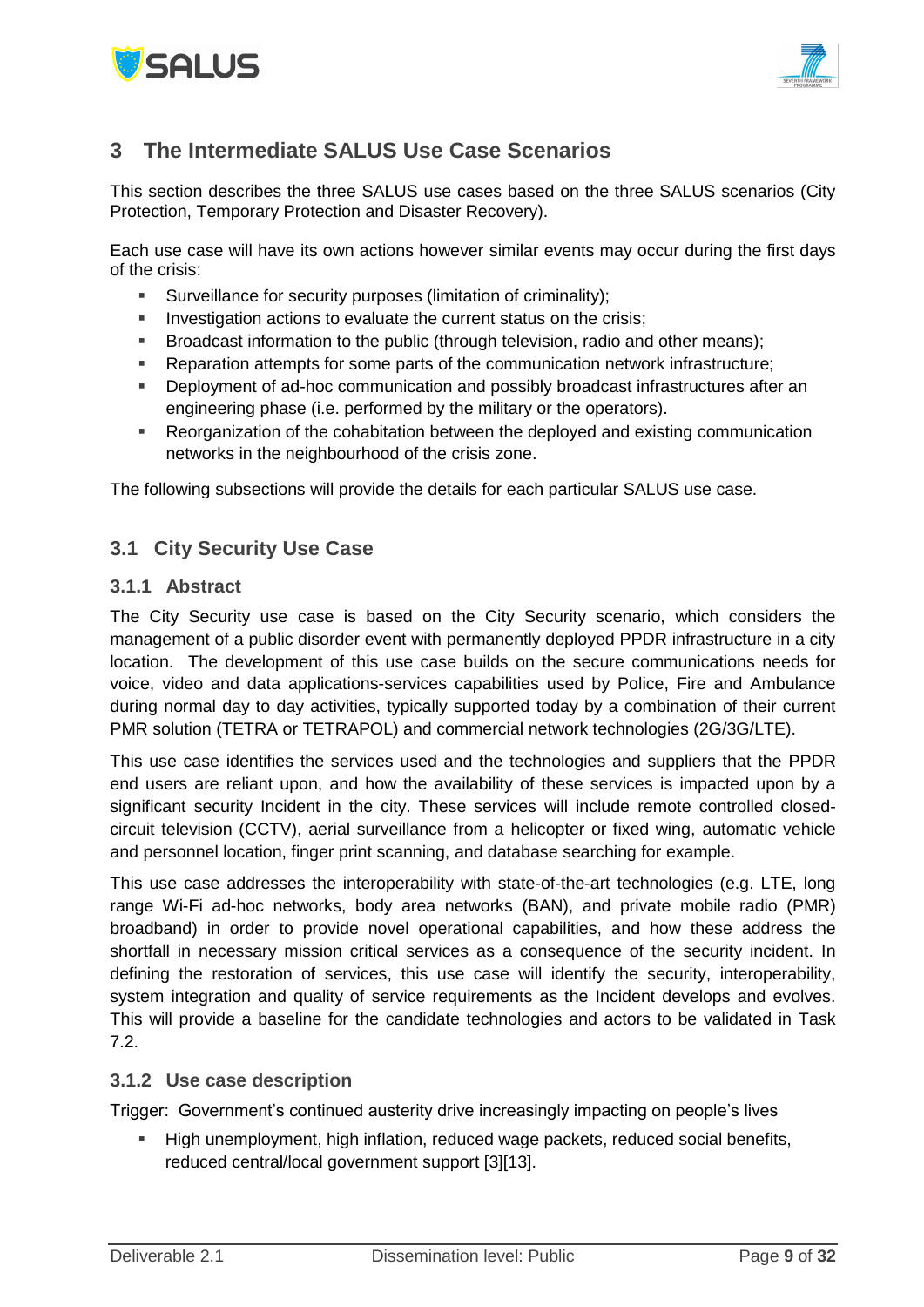



- Social media communications escalates as a result of a new government money saving initiative [\[8\]\[12\]](#page-15-3)[\[14\].](#page-15-4)
- Police aware as a result of social media scanning of planned demonstration and resources deployed accordingly [\[8\]\[12\]](#page-15-3)[\[14\].](#page-15-4)
- **•** Originally a peaceful protest.
- Police crowd control tactics aggravate the crowd and protest escalates into violence.
- Public dislike to government response therefore protests organised for subsequent days and nights.
- Criminal elements join in with looting and arson being increasingly prevalent [\[12\].](#page-15-5)
- Police increase their resources to help combat the existing violence.
- **Protesters become increasingly better organised through the use of social media, ring** leaders emerged and started to co-ordinate some of the rioting activity [\[12\].](#page-15-5)
- **Many casualties and fire damage to properties [\[8\].](#page-15-3)**
- Certain areas become no-go areas for emergency services.
- Innocent members of the public impacted, frightened to leave their homes [\[12\].](#page-15-5)
- There will be several governmental and first responder organisations in action. Some will use some central control room structure (maybe a joint one), others an additional mobile command post. Efficient wireless communications between those command structures is key for success, cross-agency communication an important aspect in dealing with the incident(s).

### <span id="page-9-0"></span>**3.1.3 Expected Users (Use case actors)**

In the City Security use case, the following users have been identified:

| Police (Gendarmerie)<br>٠<br>Overt<br>٠<br>Covert<br>٠<br>Mutual aide/out of area forces<br>٠.<br>$\bigcirc$<br>incl.<br>services,<br>volunteer<br>Ambulance<br>н.<br>organizations as red cross<br>٠<br>Fire Brigades<br>٠ | <b>Security Services (covert)</b><br>Transport<br>Military<br><b>CCTV</b> operators<br>Traffic management<br>Mayor's office in the City Hall,<br>Defence, civil defence |
|-----------------------------------------------------------------------------------------------------------------------------------------------------------------------------------------------------------------------------|-------------------------------------------------------------------------------------------------------------------------------------------------------------------------|
|-----------------------------------------------------------------------------------------------------------------------------------------------------------------------------------------------------------------------------|-------------------------------------------------------------------------------------------------------------------------------------------------------------------------|

Table 2 - List of users for the City Security use case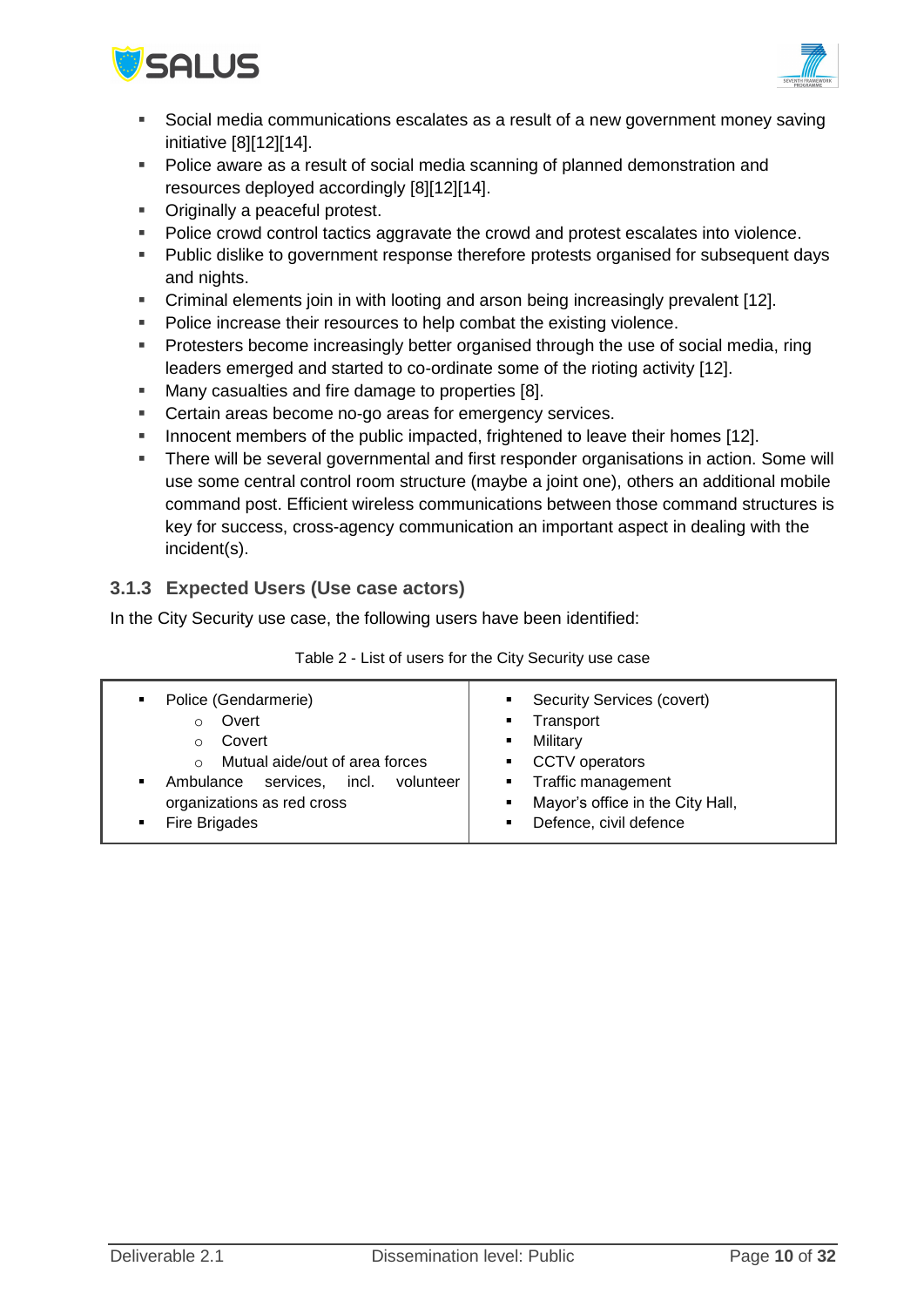



### <span id="page-10-0"></span>**3.2 Temporary Protection Use Case**

### <span id="page-10-1"></span>**3.2.1 Abstract**

The Temporary Protection use case is based on the Temporary Protection scenario which considers the management of public disorder in a sports arena with a combination of permanent and temporary PPDR infrastructure. The development of this use case will define the technologies used to provide portable secure communications needs for voice, video and data applications-services capabilities at major events. This use case defines the services that remain private to the Public Safety at the venue, such as remote controlled cameras, detection of threats (chemicals, explosives etc), criminal intelligence and patient records, whilst also addressing the need to share and interoperate with local PMR solutions where appropriate.

This use case addresses the interoperability with state-of-the-art technologies (e.g. LTE, long range Wi-Fi ad-hoc networks, BANs, and PMR broadband) and emerging technologies in order to provide novel operational capabilities that meet the security and privacy needs of the relevant event management and support. This will provide a baseline for the candidate technologies and actors to be validated in Task 7.4.

#### <span id="page-10-2"></span>**3.2.2 Use case description**

This use case is based on an Olympic style [\[11\]\[16\]](#page-15-6) and sized event featuring the following:

- **Two or more days in duration.**
- **High profile international event.**
- Many VIP dignitaries from various countries and organisations attending [\[6\]](#page-15-7) [\[15\].](#page-15-8)
- **Multiple venues in close proximity.**
- In addition to the event stadia, large TV screens erected at a number of public areas.
- Approximately 1 Million people daily coming and going to the events and in and around the area [\[11\].](#page-15-6)
- Screening of spectators revealed potential explosives resulting in the possibility to evacuate the stadium.
- Day 1, steady state. Everything goes according to plan.
- **Day 2 Intelligence received that explosives have been planted somewhere at the main** venue (could be elsewhere) resulting in the need to evacuate one or all venues [\[2\]\[6\].](#page-15-9) The alert occurs just prior to the most popular sporting event starts. Panic breaks out.
- Authorities try to control the crowd using evacuation procedures aided by several means such as loudspeakers, geo-casting alarms to the mobile phones and making use of the large TV screens in the public areas.
- An extension to this scenario could be that in addition of the above, explosions or other attacks take place in several neighbourhoods of the city, increasing the panic even further. Authorities make use of context information for rapid detection and localization of the attack. Information from pre-installed cameras may be complemented with information from social media (using suitable filters) and sound analysis.
- Communication facilities at the location of the incidents due to the large concentration of forces may be insufficient and need to be complemented with ad-hoc networks for local data communication [\[1\].](#page-15-10)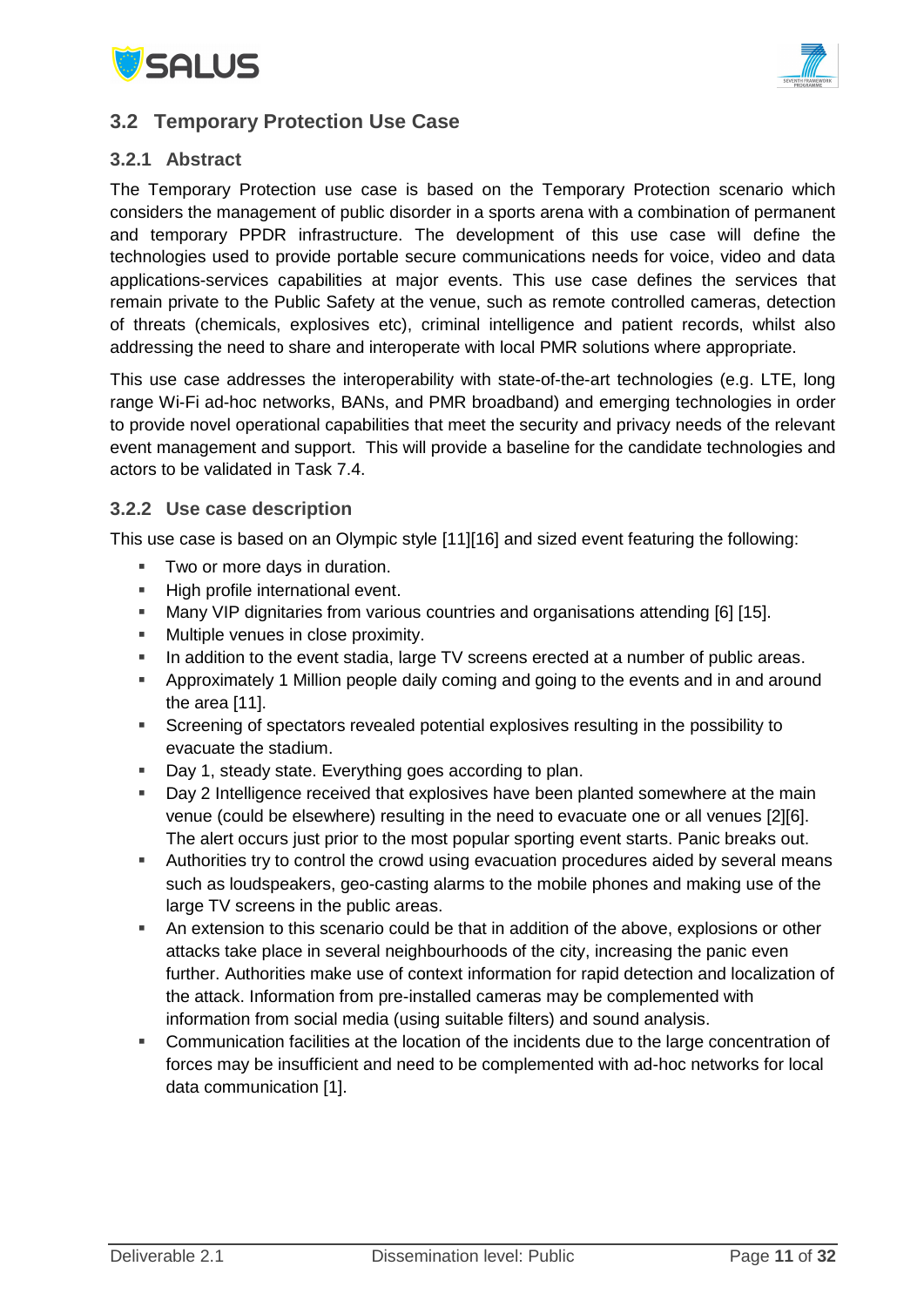



### <span id="page-11-0"></span>**3.2.3 Expected Users (Use case actors)**

In the Temporary Protection use case, the following users have been identified:

| Police                                                                          | Transport                               |  |
|---------------------------------------------------------------------------------|-----------------------------------------|--|
| ٠                                                                               | ٠                                       |  |
| Overt                                                                           | Military                                |  |
| $\circ$                                                                         | ٠                                       |  |
| Covert                                                                          | CCTV operators                          |  |
| $\Omega$                                                                        | ٠                                       |  |
| Mutual aide/out of area forces                                                  | Traffic management                      |  |
| $\cap$                                                                          | ٠                                       |  |
| Ambulance                                                                       | Hospitals                               |  |
| $\blacksquare$                                                                  | ٠                                       |  |
| Fire Brigades                                                                   | Road operators                          |  |
| ٠                                                                               | ٠                                       |  |
| Security Services (covert)                                                      | Weather institutes                      |  |
| ٠                                                                               | ٠                                       |  |
| Transport                                                                       | Nature conservation institutes          |  |
| ٠                                                                               | ٠                                       |  |
| Civilian/event security                                                         | Utilities companies (power, gas, water) |  |
| ٠                                                                               | ٠                                       |  |
| <b>City Councils</b>                                                            | Telecom operators                       |  |
| ٠                                                                               | ٠                                       |  |
| Note: Fire brigades and Ambulance involvement is low until Day2 scenario occurs |                                         |  |

|  | Table 3 - List of users for the Temporary Protection use case |
|--|---------------------------------------------------------------|
|--|---------------------------------------------------------------|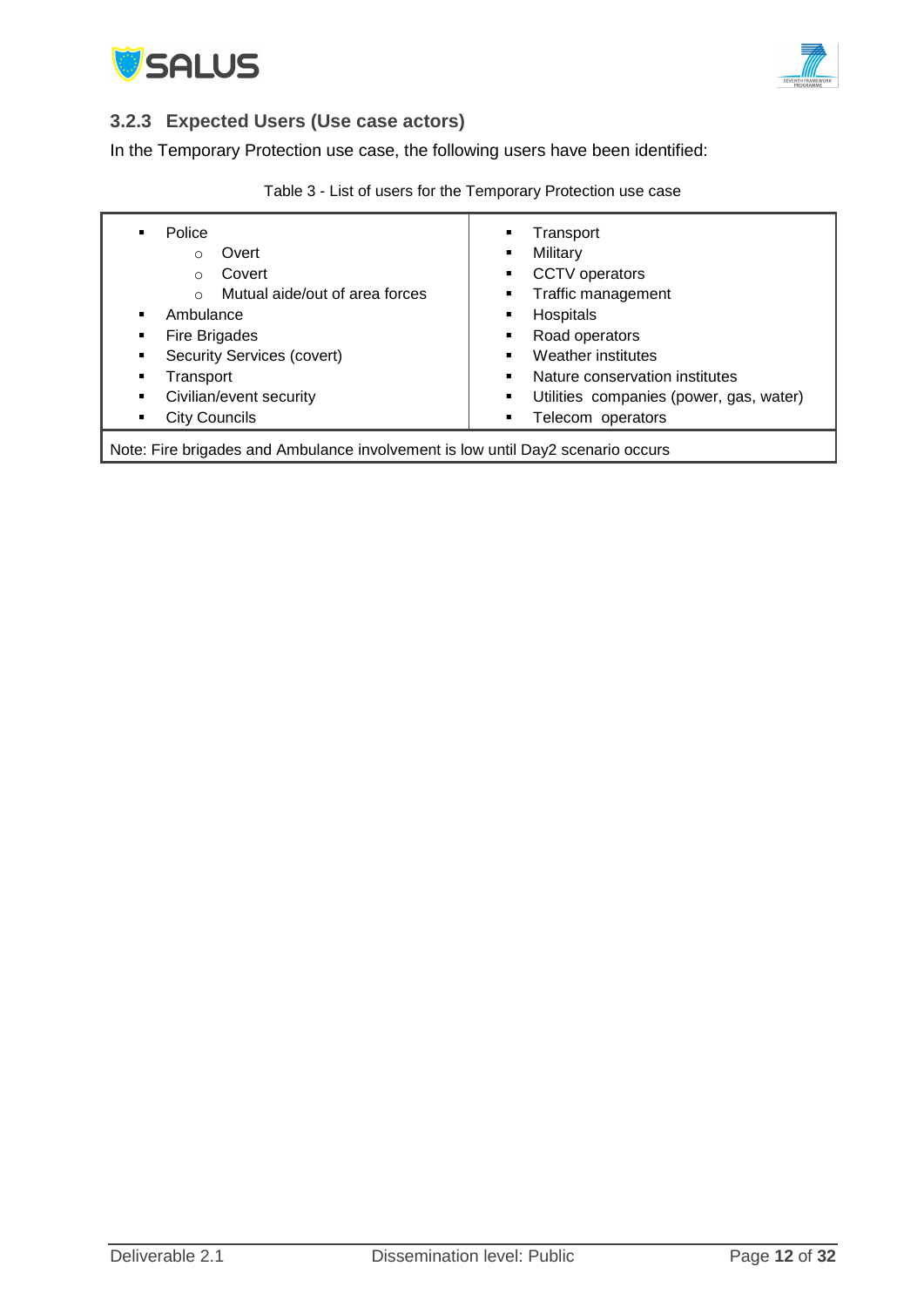



### <span id="page-12-0"></span>**3.3 Disaster Recovery Use Case**

### <span id="page-12-1"></span>**3.3.1 Abstract**

The Disaster Recovery use case is based on the analysis of the Disaster Recovery scenario, which considers PPDR communications requirements for both the short and medium terms where all existing infrastructure has been rendered unserviceable by a man made or natural disaster.

This use case focus on the secure communications needs for voice, video and data applications-services capabilities used by Rescue Workers, Military, Police, Fire, Ambulance and other rescue workers during a significant disaster where all or a major part of the existing PPDR communications infrastructure has been destroyed. The use case defines the capabilities and the services that are often established today using deployable communications networks that include PMR and cellular 2G/3G/LTE. The use identifies the applications and services that can be introduced using local deployable data networks, such as video from aircraft, and location based asset management and mapping. This will include how these can be securely integrated into existing deployable solutions, providing the PPDR with a holistic communications capability that addresses their voice, video and data needs both locally at the incident, as well as for remote situational awareness and management. Deployed communications would need to be able to deal with adverse environmental conditions and could include extreme wind speeds, large areas without energy/drinkable water etc., where integration with satellite as a primary communications mechanism or a transmission backhaul could be deployed. Biggest problem will be the maintaining of PPDR communications on 24/7 basis, despite all upcoming problems.

In defining the Disaster Recovery services, the use case also identifies the security, interoperability, system integration and quality of service requirements as the incident develops and evolves. This will provide a baseline for the candidate technologies and actors to be validated in Task 7.4.

### <span id="page-12-2"></span>**3.3.2 Use case description**

This use case is based on a flooding situation due to extended periods of heavy rainfall. The rational for this is the common occurrence that impacts Europe and elsewhere with a number of examples from which to draw experience [\[4\].](#page-15-11) Also flooding is likely to increase in the future due to environmental changes (e.g. climate change and man-made changes such as construction).

The flooding will most likely occur in a riverbank area and it features the following events:

- **Prolonged heavy rain and heavy winds gives rise to flooding and landslides and power** outages.
- Flooding as a result of prolonged rain over several days causes rivers and reservoirs to fill and ground becoming waterlogged. Intensity of rain increases causing floods.
- High speed train derailed due to rail damage caused by land slide [\[9\]](#page-15-12) (despite railchecks on a daily basis to avoid derailing because of stolen tracks, stolen copper wiring, or other).
- Energy fails, water level monitoring at upstream dams (embankments) is not reported, which increases further flooding unawareness.
- Setting low lying (valley) sub-urban totally surrounded by rural area, possibly across geographical boundaries, country or PPDR regional boundaries.
- **Population assumed to be between 50 thousand to 300 thousand. The maximum impact** depends on the considered country but the response needs to be scalable.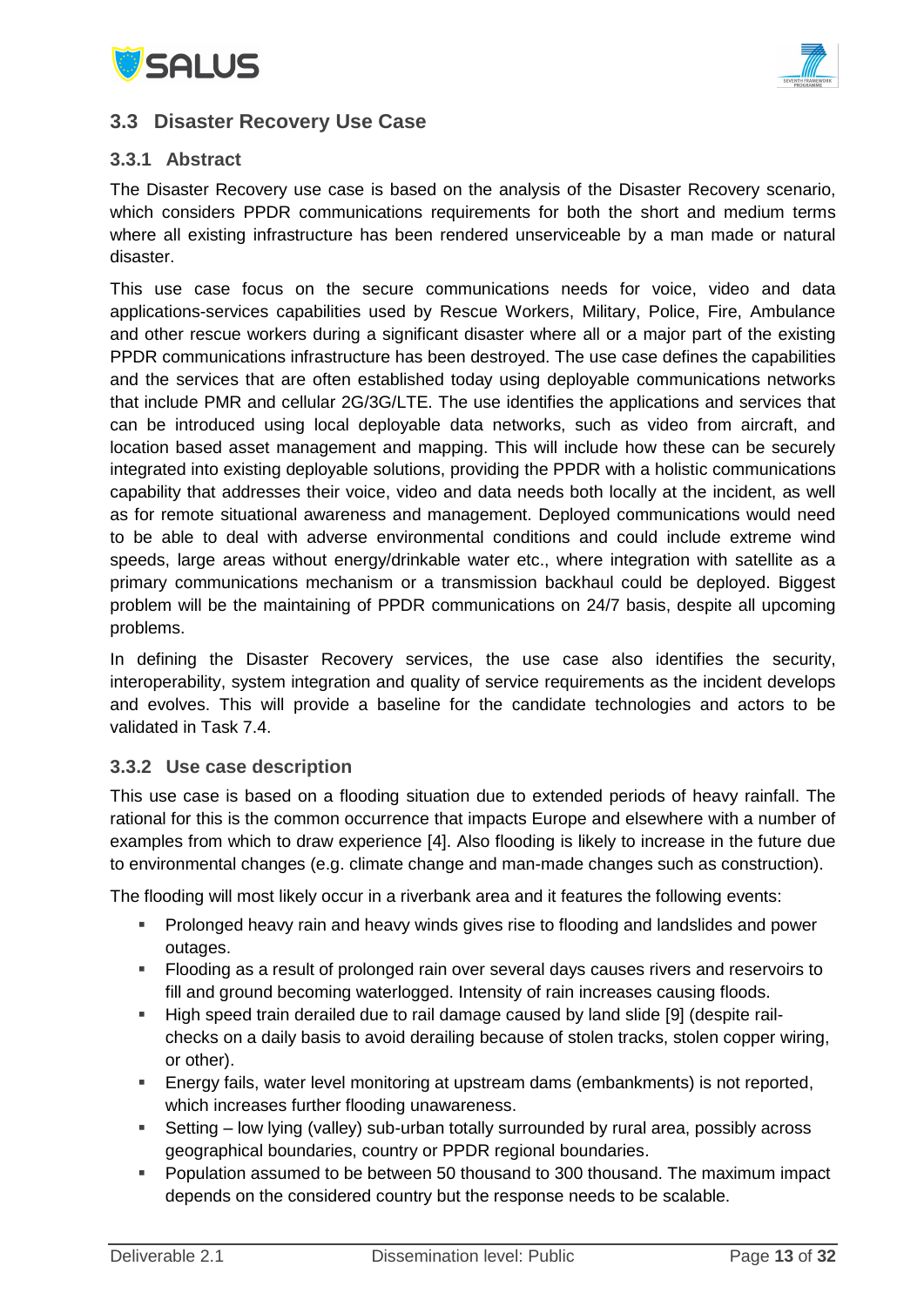



- Loss of communications first public communications, then PPDR communications as the resilience is stretched beyond PPDR communication systems design limits [\[1\].](#page-15-10)
- **Transport access to sites is difficult due to flooding, therefore ability to refuel generators** lost resulting in PPDR networks going down.

### <span id="page-13-0"></span>**3.3.3 Expected Users (Use case actors)**

In the Disaster Recovery use case, the following users have been identified:

Table 4 - List of users for the Disaster Recovery use case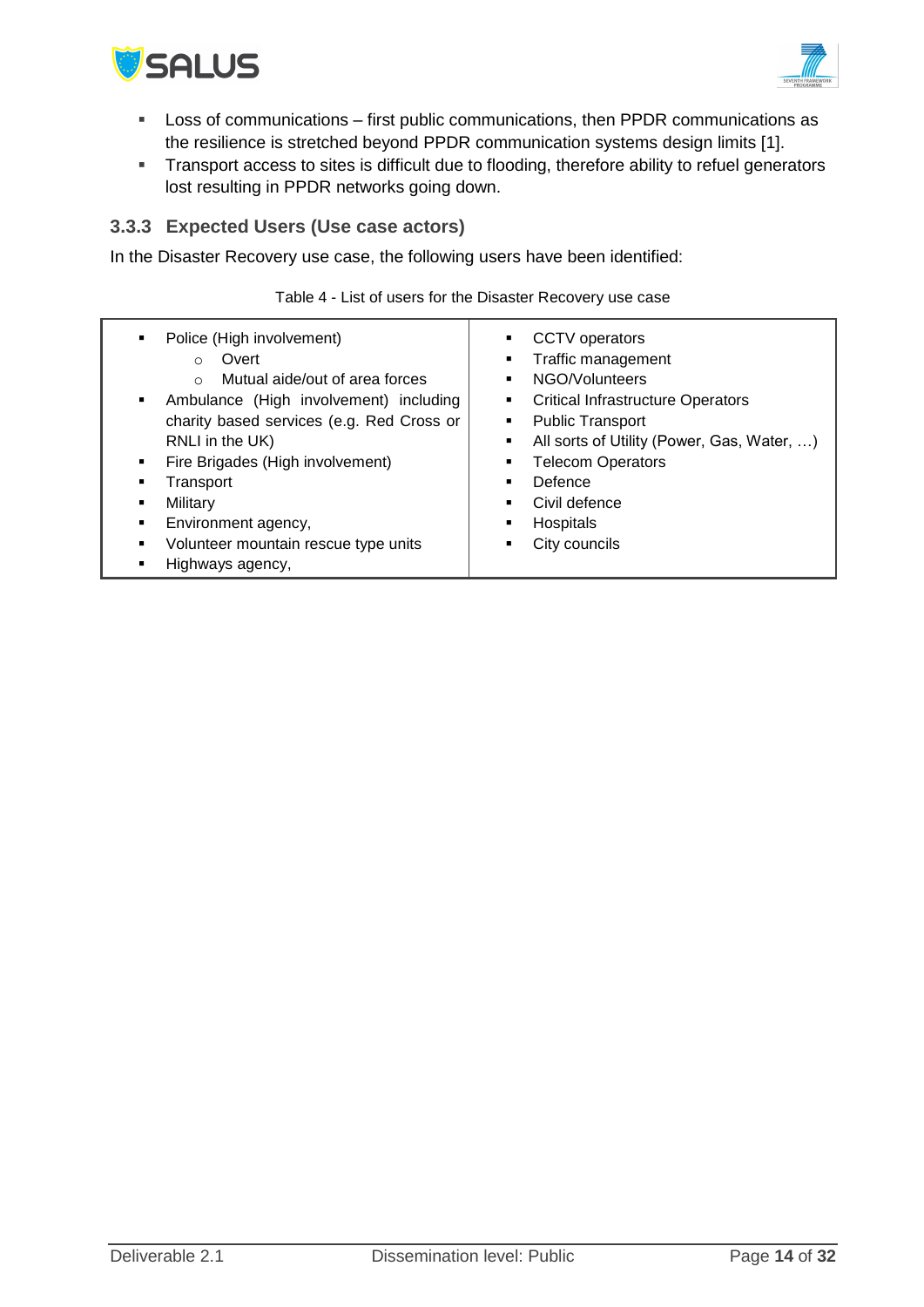



### <span id="page-14-0"></span>**4 Next Steps**

Building on the intermediate use cases the next steps is to further develop them to a greater level of detail, incorporating the technological capabilities that are associated with each scenario. This will require detailed planning for each scenario and further engagement with PPDR end users at regular intervals. Therefore the next steps are to: (i) further refinement of scenarios; (ii) further consultations with end users for validation; (iii) improving and adding more detail to the use cases.

A WP2 Workshop to further develop the use cases, drill down into the detail of some of the operational situations for each scenario and determine in a deeper level what the users require to manage each of those situations will take place between 16 and 17 of January 2014, collocated with the SALUS 2<sup>nd</sup> General Assembly. In addition to this Workshop, it is envisaged that at least other workshop, involving PPDR end-users, will be required to finalize the SALUS Use Cases. The workshop is foreseen to take place early/middle 2014.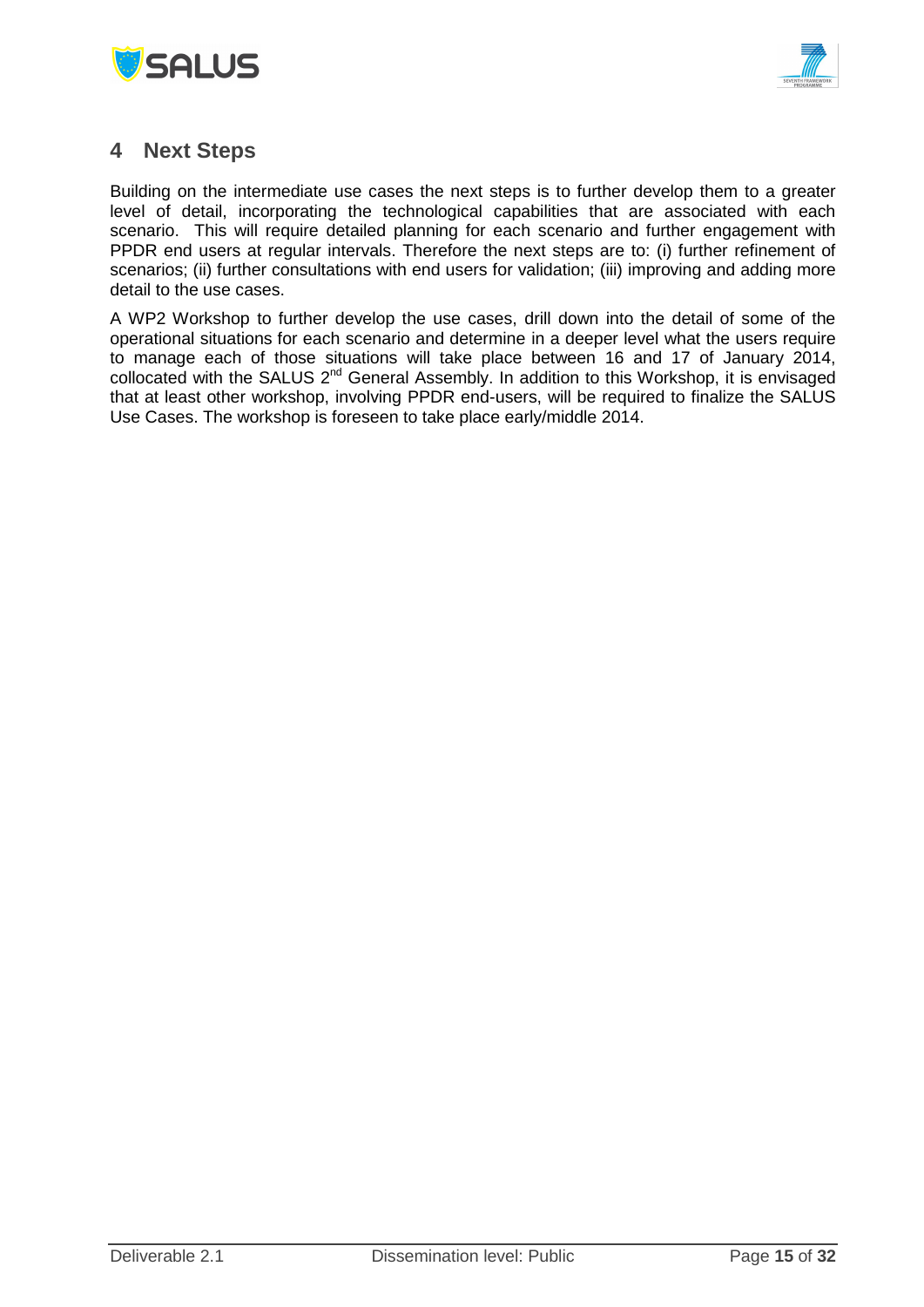



### <span id="page-15-0"></span>**BIBLIOGRAPHY**

- <span id="page-15-10"></span>[1] Dragland, Å. (2013, May 9). *Improving Communications During Disasters*. Retrieved October 2013, from Science Nordic: http://sciencenordic.com/improving-communicationduring-disasters
- <span id="page-15-9"></span>[2] *List of Terrorist Incidents*. (2013). Retrieved October 2013, from Wikipaedia: http://en.wikipedia.org/wiki/List\_of\_terrorist\_incidents
- <span id="page-15-2"></span>[3] Municipality of Rotterdam. (2009). *COT Rapport: Strand rellen in Hoek van Holland.* Municipality of Rotterdam.
- <span id="page-15-11"></span>[4] *Recent Natural Disasters*. (2013). Retrieved from http://www.disaster-report.com/
- <span id="page-15-1"></span>[5] SALUS. (2013). *SALUS Deliverable D2.2.* London : SALUS.
- <span id="page-15-7"></span>[6] Wikipedia. (n.d.). Retrieved October 2013, from Wikipedia: http://nl.wikipedia.org/wiki/Troonswisseling in Nederland (2013)
- <span id="page-15-15"></span>[7] Wikipedia. (2013). *7 July London Bombings*. Retrieved October 2013, from Wikipedia: http://en.wikipedia.org/wiki/7\_July\_2005\_London\_bombings
- <span id="page-15-3"></span>[8] Wikipedia. (2011). *England Riots 2011*. Retrieved October 2013, from Wikipedia: http://en.wikipedia.org/wiki/2011 England riots
- <span id="page-15-12"></span>[9] Wikipedia. (2009). *Grayrigg Derailment*. Retrieved October 2013, from Wikipedia: http://en.wikipedia.org/wiki/Grayrigg\_derailment
- <span id="page-15-16"></span>[10] Wikipedia. (2013, November). *Kings Cross Fire*. Retrieved October 2013, from Wikipedia: http://en.wikipedia.org/wiki/King%27s\_Cross\_fire
- <span id="page-15-6"></span>[11] Wikipedia. (2012). *London 2012 Olympic and Paralympic Games*. Retrieved October 2013, from Wikipedia: http://en.wikipedia.org/wiki/London\_2012\_Olympics
- <span id="page-15-5"></span>[12] Wikipedia. (2012). *Project-X Haren*. Retrieved October 2013, from Wikipedia: http://nl.wikipedia.org/wiki/Project\_X\_Haren
- <span id="page-15-13"></span>[13] Wikipedia. (2013). *Protests in Slovenia*. Retrieved October 2013, from Wikipedia: http://en.wikipedia.org/wiki/2012%E2%80%9313\_Slovenian\_protests
- <span id="page-15-4"></span>[14] Wikipedia. (2009). *Riots beach of Hoek van Holland* . Retrieved October 2013, from Wikipedia: http://nl.wikipedia.org/wiki/Strandrellen\_in\_Hoek\_van\_Holland
- <span id="page-15-8"></span>[15] Wikipedia. (2011). *Royal Wedding of Prince William and Kate Middleton*. Retrieved November 2013, from Wikipedia:
	- http://en.wikipedia.org/wiki/Wedding\_of\_Prince\_William\_and\_Catherine\_Middleton
- <span id="page-15-14"></span>[16] Wikipedia. (2013). *Ski-World Championship 2013, Schladming, AUSTRIA*. Retrieved October 2013, from Wikipedia:

http://en.wikipedia.org/wiki/FIS\_Alpine\_World\_Ski\_Championships\_2013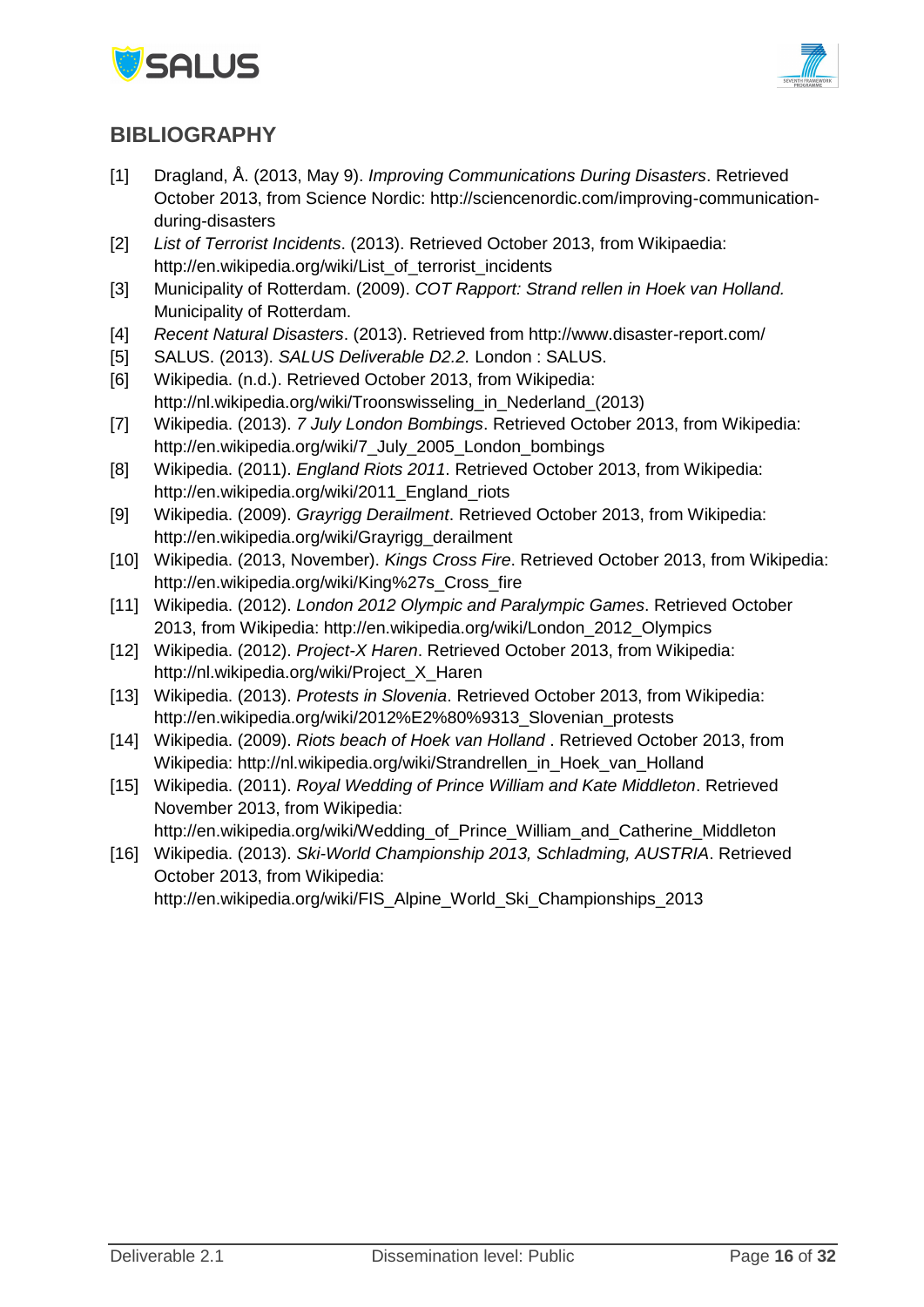



# <span id="page-16-0"></span>**ACRONYMS**

| 3G              | <b>Third Generation</b>                                                                                  |
|-----------------|----------------------------------------------------------------------------------------------------------|
| 3GPP            | Third Generation Partnership Project                                                                     |
| AIE             | Air Interface Encryption                                                                                 |
| <b>AODV</b>     | Ad hoc On demand Distance Vector Protocol                                                                |
| AP              | <b>Access Point</b>                                                                                      |
| <b>ASFPG</b>    | Association Security and Fraud Prevention Group                                                          |
| <b>ATHO</b>     | <b>ATHENS Olympic Games</b>                                                                              |
| <b>ATIS</b>     | Alliance for Telecommunications Industry Solutions                                                       |
| <b>AUTOCON</b>  | Ad-Hoc Network Autoconfiguration                                                                         |
| <b>AW</b>       | <b>Airwave Solutions</b>                                                                                 |
| <b>BAN</b>      | <b>Body Area Networks</b>                                                                                |
| <b>BS</b>       | <b>Base Station</b>                                                                                      |
| СA              | <b>Certification Authority</b>                                                                           |
| CAS             | Cassidian (company)                                                                                      |
| <b>CCSR</b>     | Centre for Communication Systems Research                                                                |
| <b>CISM</b>     | Computing, Information Systems and Mathematics                                                           |
| COSI            | <b>Standing Committee on Internal Security</b>                                                           |
| <b>DMO</b>      | <b>Direct Mode Operation</b>                                                                             |
| e <sub>2e</sub> | End-to-End                                                                                               |
| EAP             | <b>Extensible Authentication Protocol</b>                                                                |
| EC              | European Commission                                                                                      |
| EC/EU           | European Commission / European Union                                                                     |
| <b>ECRIT</b>    | <b>Emergency Context Resolution with Internet Technologies</b>                                           |
| <b>ECS</b>      | <b>Emergency College Services (Finland)</b>                                                              |
| <b>EOS</b>      | European Organization for Security                                                                       |
| <b>ERIC</b>     | <b>Emergency Response Interoperability Center</b>                                                        |
| <b>ESA</b>      | European Space Agency                                                                                    |
| <b>ESRIF</b>    | European Security Research and Innovation Forum                                                          |
| <b>ETSI</b>     | European Telecommunications Standards Institute                                                          |
| FP5/6/7         | Framework Programme 5th/6th/7th                                                                          |
| <b>FRONTEX</b>  | European External Borders Agency                                                                         |
| <b>GPRS</b>     | <b>General Packet Radio Service</b>                                                                      |
| <b>GSM</b>      | Global System for Mobile communications                                                                  |
| <b>IAP</b>      | <b>Integrated Applications Promotion</b>                                                                 |
| <b>ICT</b>      | Information and Communication Technologies                                                               |
| <b>IDABC</b>    | Interoperable Delivery of European eGovernment Services to public Admin.,<br><b>Businesses, Citizens</b> |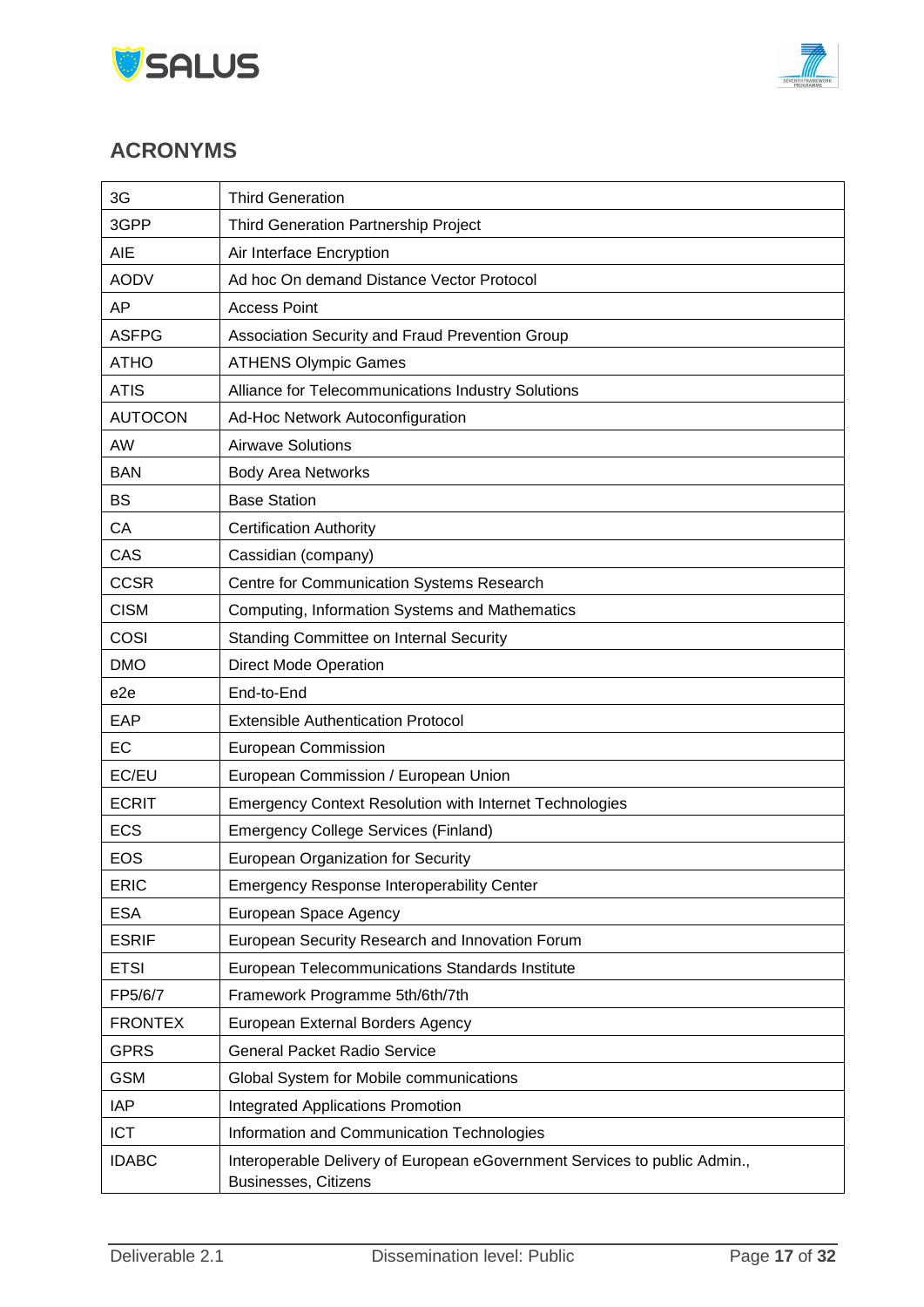



| <b>IDS</b><br><b>Intrusion Detection System</b>                  |  |
|------------------------------------------------------------------|--|
| <b>IEEE</b><br>Institute of Electrical and Electronics Engineers |  |
| <b>IETF</b><br>Internet Engineering Task Force                   |  |
| IP<br><b>Internet Protocol</b>                                   |  |
| <b>ISDN</b><br><b>Integrated Services Digital Network</b>        |  |
| <b>ISI</b><br>Inter System Interface                             |  |
| <b>ISO</b><br>International Organisation for Standardisation     |  |
| <b>iSOF</b><br>interoperable Secure Operation Framework          |  |
| <b>IST</b><br><b>Information Society Technologies</b>            |  |
| $\mathsf{I}\mathsf{T}$<br>Instituto de Telecomunicações          |  |
| International Telecommunication Union<br><b>ITU</b>              |  |
| KU<br>Kingston University                                        |  |
| <b>LTE</b><br>Long Term Evolution                                |  |
| <b>MAC</b><br>Medium Access Layer                                |  |
| Mobile Ad-hoc Network<br><b>MANET</b>                            |  |
| <b>MCR</b><br><b>Multi Channel Routing</b>                       |  |
| Multiple Input Multiple Output<br><b>MIMO</b>                    |  |
| <b>MSK</b><br><b>Master Session Key</b>                          |  |
| <b>NATO</b><br>North Atlantic Treaty Organisation                |  |
| <b>OLSR</b><br><b>Optimized Link State Routing</b>               |  |
| <b>OTAK</b><br>Over The Air Keying                               |  |
| P <sub>2</sub> P<br>Peer-to-Peer                                 |  |
| <b>PAS</b><br><b>Tetrapol Publicly Available Specification</b>   |  |
| PC<br>Project Coordinator                                        |  |
| <b>PCC</b><br><b>Project Coordination Committee</b>              |  |
| <b>PHY</b><br>Physical layer                                     |  |
| Public Key Infrastructure<br><b>PKI</b>                          |  |
| PM<br>Project Manager                                            |  |
| Person Months<br><b>PMs</b>                                      |  |
| <b>PMC</b><br><b>Project Management Committee</b>                |  |
| Professional Mobile Radio<br><b>PMR</b>                          |  |
| <b>PSTN</b><br><b>Public Switched Telephone Network</b>          |  |
| QMR<br>Quarterly Management Report                               |  |
| QoS<br>Quality of Service                                        |  |
| R&D<br>Research and Development                                  |  |
| <b>RFC</b><br><b>Request For Comment</b>                         |  |
| <b>RNLI</b><br>Royal National Lifeboat Institute                 |  |
| <b>ROH</b><br>Rohill Technologies B.V.                           |  |
| <b>SAE</b><br>1: Simultaneous Authentication of Equals           |  |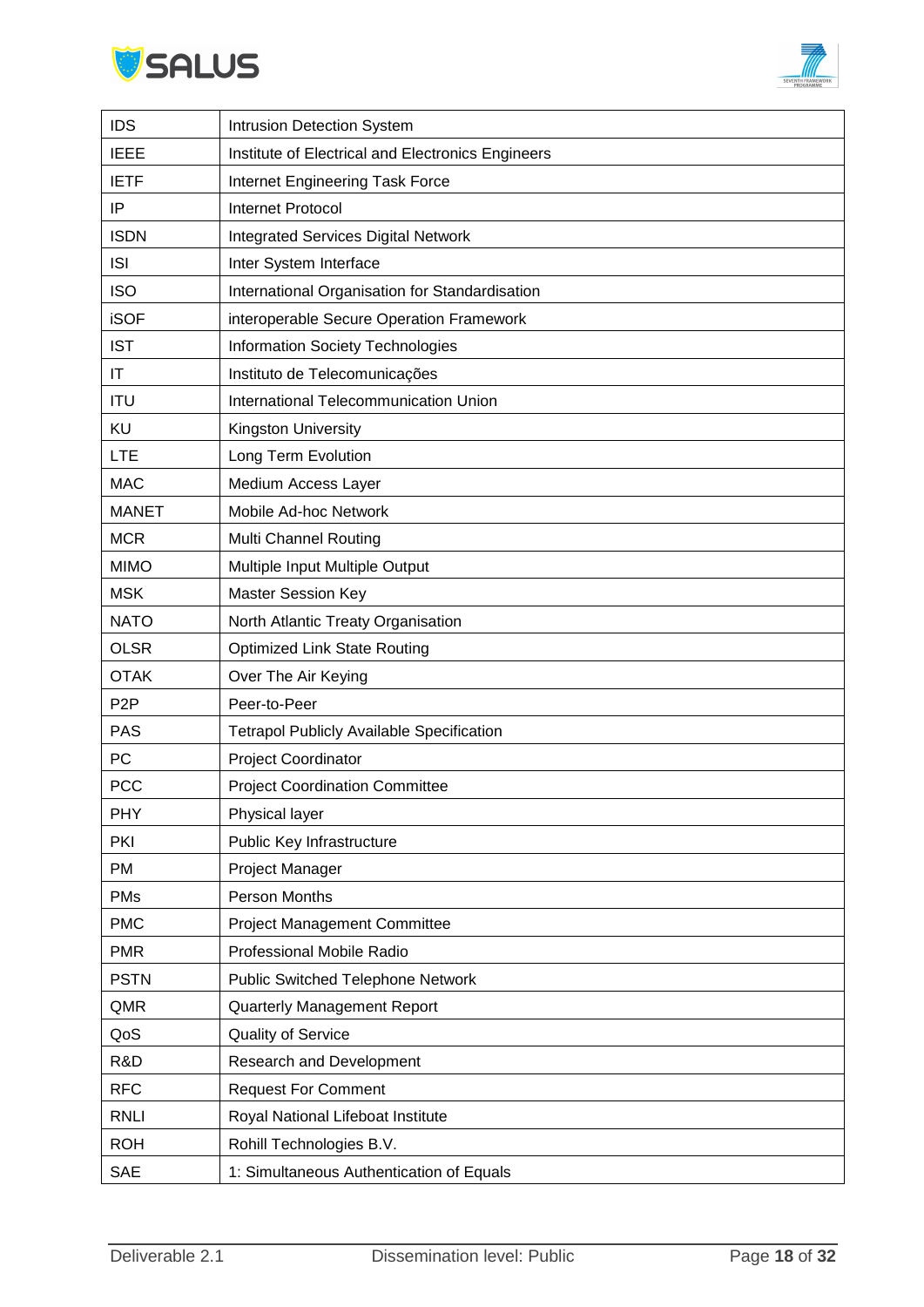



| <b>SAE</b>   | 2: System Architecture Evolution (3GPP)         |
|--------------|-------------------------------------------------|
| <b>SDS</b>   | <b>Short Data Services</b>                      |
| <b>SIP</b>   | <b>Session Initiation Protocol</b>              |
| <b>SME</b>   | Small Medium Enterprise                         |
| SON          | <b>Self-Organizing Networks</b>                 |
| <b>STREP</b> | Specific Targeted Research Project              |
| SwMI         | Switching and Management Infrastructure         |
| <b>TC</b>    | <b>Technical Committee</b>                      |
| <b>TEA</b>   | <b>TETRA Encryption Algorithms</b>              |
| <b>TETRA</b> | <b>TErrestrial Trunked RAdio</b>                |
| <b>TFEU</b>  | Treaty on the Functioning of the European Union |
| <b>TL</b>    | <b>Task Leaders</b>                             |
| <b>TM</b>    | <b>Terminal Manager</b>                         |
| <b>TMO</b>   | <b>Trunked Mode Operation</b>                   |
| <b>UCIF</b>  | Unified Communications Interoperability Forum   |
| <b>UMTS</b>  | Universal Mobile Telecommunications System      |
| <b>UPAT</b>  | University of Patras                            |
| VolP         | Voice over IP                                   |
| <b>WBAN</b>  | Wireless Body Area Networks                     |
| WG           | <b>Working Group</b>                            |
| Wi-Fi        | IEEE 802.11                                     |
| WiMAX        | Worldwide Interoperability for Microwave Access |
| <b>WLAN</b>  | <b>Wireless LAN</b>                             |
| <b>WMN</b>   | Wireless Multimedia and Networking              |
| <b>WP</b>    | Work Package                                    |
| <b>WWRF</b>  | Wireless World Research Forum                   |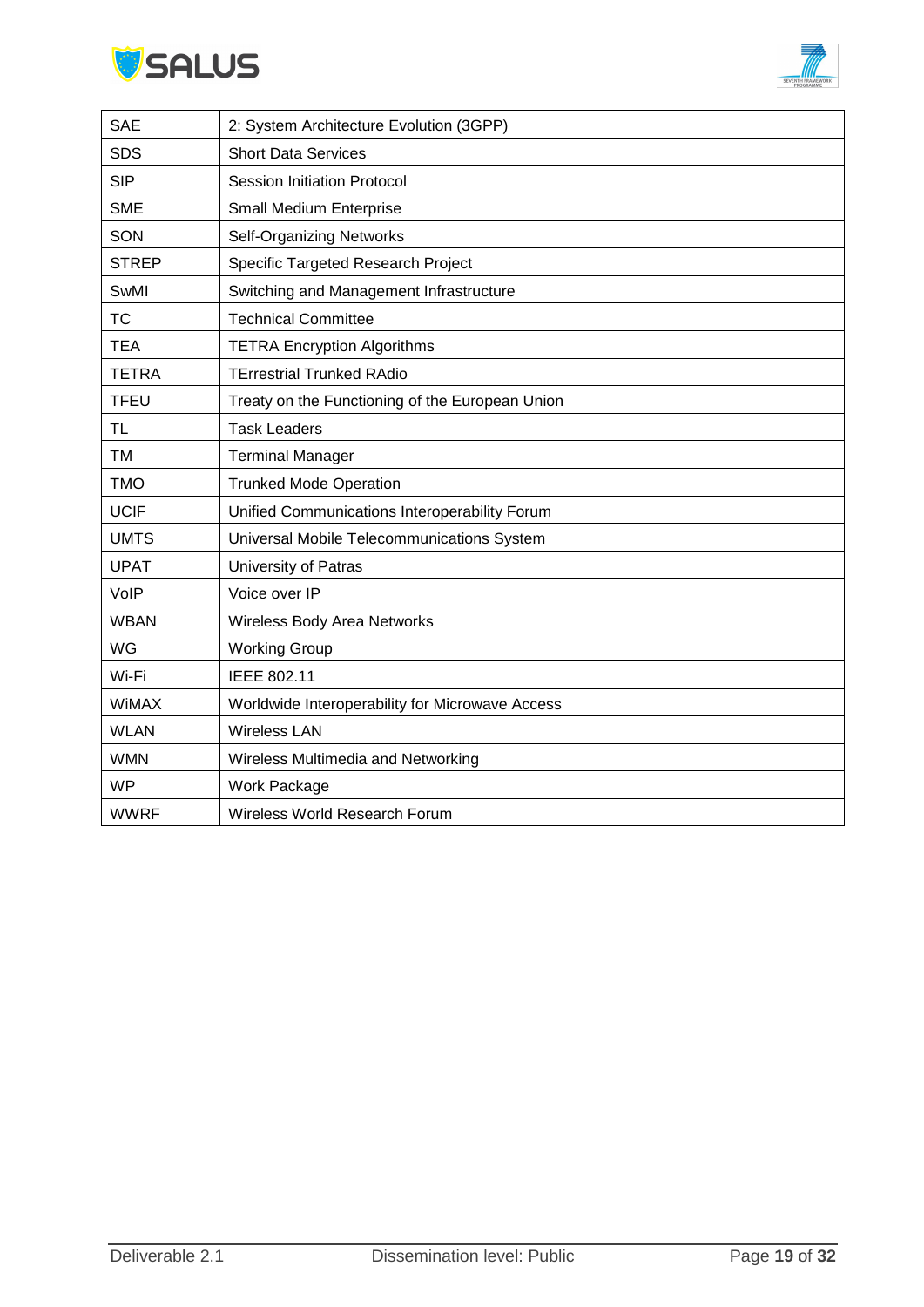



# <span id="page-19-0"></span>**APPENDIX 1: END USER FEEDBACK – SCENARIO 1**

#### **Question 1**

Do you think the high level scenario outlined is realistic (i.e. could be real) and therefore provides a suitable base on which to develop use cases for operational deployment of functionality.

| <b>Feedback</b>                                                                                                                                                                                                                                                                                                                                                                                                                                                                         | <b>By</b>               | <b>Organisation</b>                                                 |
|-----------------------------------------------------------------------------------------------------------------------------------------------------------------------------------------------------------------------------------------------------------------------------------------------------------------------------------------------------------------------------------------------------------------------------------------------------------------------------------------|-------------------------|---------------------------------------------------------------------|
| The scenario sounds realistic.                                                                                                                                                                                                                                                                                                                                                                                                                                                          | Manfred<br><b>Blaha</b> | Ministry of the Interior,<br>Austria                                |
| It's ok for me and quite topical. You might want to consider at<br>any early stage in the development of the scenario whether or<br>not there was/is a requirement for mutual aid i.e. planned for<br>and in place prior to the event or whether or not mutual aid is<br>called for during the event. Realistic and testing.                                                                                                                                                            | Darren<br>Chamberlain   | <b>Airwave Solutions</b><br>(previously Humberside<br>Police)       |
| Plausible, but not in a big scale scenario                                                                                                                                                                                                                                                                                                                                                                                                                                              | Geir Myhre              | <b>National Police</b><br><b>Computing and Material</b><br>services |
| No. Please number the scenario steps, this makes it easier to<br>reference them.                                                                                                                                                                                                                                                                                                                                                                                                        | J.W. van<br>Aalst       | Imergis                                                             |
| Yes, we think that the scenario is realistic.                                                                                                                                                                                                                                                                                                                                                                                                                                           |                         | Special<br>Telecommunications<br>Service - Romania                  |
| The scenario is realistic. The user base could be wider and<br>may include Local Authority Users also Public Transport users<br>in relation to diversions from affected areas (Airwave Direct).<br>Mutual Aid for generalist and specialist resources will be an<br>issue.<br>In addition one has to remember that business as usual will<br>continue in the demand profile of the emergency services in<br>localities not affected by the incident, as well as affected<br>localities. | <b>Tom Blair</b>        | <b>Airwave Solutions</b><br>(Previously Strathclyde<br>Police)      |
| The scenario appears to be based over a number of days.<br>There is no mention of the impact upon any relevant<br>communities (and subsequent Local Authority involvement)<br>There is also no mention of impact / use of media sources<br>both for intelligence and impact into the wider communities on<br>possibly 'fuelling' any ongoing disorder [Broken Window<br>syndrome / copycat actions]                                                                                     | <b>Mark Swift</b>       | Airwave (previously<br>Metropolitan Police)                         |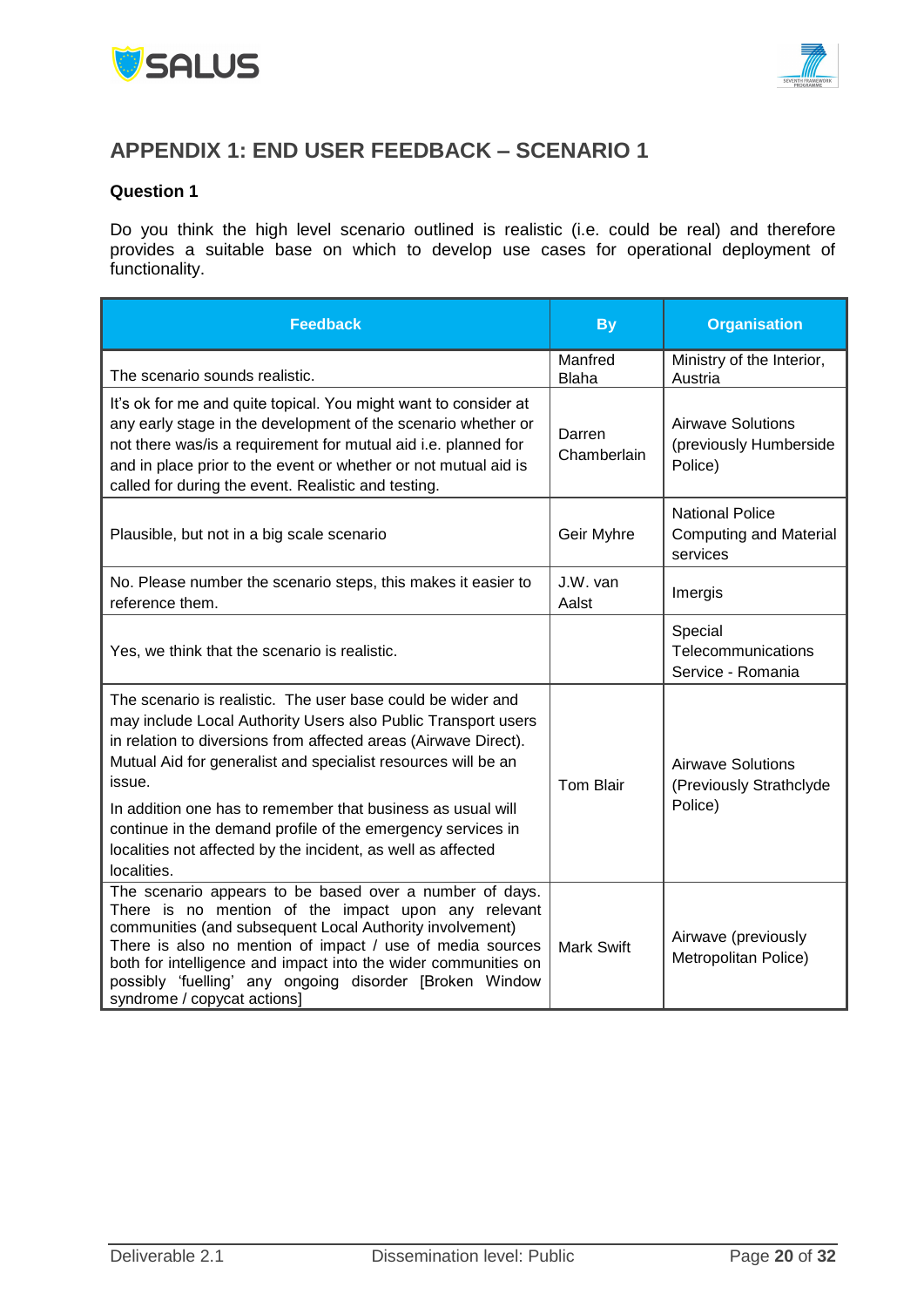



If not, what elements of the scenario need to be changed to make them more realistic or appropriate?

| <b>Feedback</b>                                                                                                                                                                                                                                                                                             | <b>By</b>             | <b>Organisation</b>                                                 |
|-------------------------------------------------------------------------------------------------------------------------------------------------------------------------------------------------------------------------------------------------------------------------------------------------------------|-----------------------|---------------------------------------------------------------------|
| Need to consider the use of the military, unless you want to<br>demonstrate a complete breakdown of law and order military<br>would not be used. Police public order training will be well<br>versed and practised in this type of scenario so testing their<br>interoperability credentials would be good. | Darren<br>Chamberlain | Airwave Solutions<br>(previously Humberside<br>Police)              |
| Usage of video from CCTV is restricted in usage due to data<br>act regulations                                                                                                                                                                                                                              | Geir Myhre            | <b>National Police</b><br><b>Computing and Material</b><br>services |
| The element "Protesters become increasingly better<br>organised" is not going to happen. So the police ends the<br>event, resulting in high-profile political discussions about<br>whether or not the police did a good job.                                                                                | J.W. van<br>Aalst     | Imergis                                                             |
| In the UK The scenario will be played out at UK Government<br>Level (COBR) as well as in the devolved authorities /<br>Government.                                                                                                                                                                          | Tom Blair             | Airwave Solutions<br>(Previously Strathclyde)<br>Police)            |

### **Question 3**

Within the context of the scenario, are there any specific mobile communication requirements that you would consider to be particularly challenging to meet.

| <b>Feedback</b>                                                                                                                                                                                                                                                                                                                                                                                 | <b>By</b>               | <b>Organisation</b>                                    |
|-------------------------------------------------------------------------------------------------------------------------------------------------------------------------------------------------------------------------------------------------------------------------------------------------------------------------------------------------------------------------------------------------|-------------------------|--------------------------------------------------------|
| There will be several governmental and first responders<br>organisations in action. Each of them will use some central<br>control room structure (maybe a joint one), some of them an<br>additional mobile command post. Wireless communications<br>between those command structures is key for success, cross-<br>agency communication an important aspect in dealing with the<br>incident(s). | Manfred<br><b>Blaha</b> | Ministry of the Interior,<br>Austria                   |
| Mutual aid - talkgroups, call signs, different terminals if issued<br>by the requesting Force.                                                                                                                                                                                                                                                                                                  |                         |                                                        |
| You have a large PSU - Police Support Unit - requirement.<br>Lots of officers, some might rely on direction from supervisors<br>and so may not be issued with radios, radios/mics in public<br>order equipment. Lots of officers in an area testing capacity                                                                                                                                    | Darren<br>Chamberlain   | Airwave Solutions<br>(previously Humberside<br>Police) |
| Noise and chaos, dealing with a moving feast, getting full sight<br>of incident to Silver/Gold command. Getting PSU relief.                                                                                                                                                                                                                                                                     |                         |                                                        |
| The main issues with large scale public order is getting the<br>most up to date information and then communicating that out<br>to the PSU commanders.                                                                                                                                                                                                                                           |                         |                                                        |
| Bandwidth and spectrum. Standardization based on open                                                                                                                                                                                                                                                                                                                                           | Geir Myhre              | <b>National Police</b>                                 |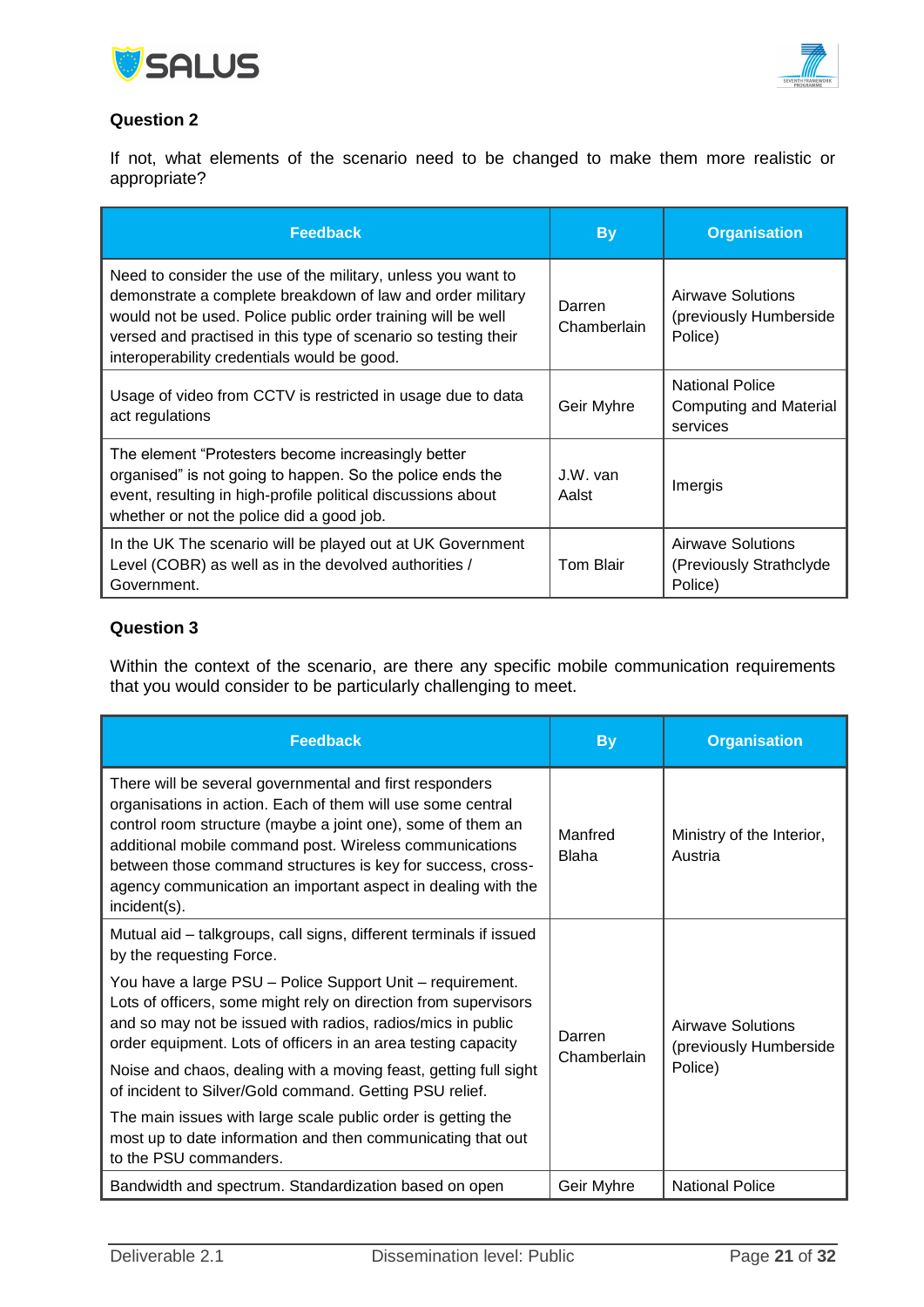



| <b>Feedback</b>                                                                                                                                                                                                                                                                                                                                                                                                                                                                     | <b>By</b>         | <b>Organisation</b>                                      |
|-------------------------------------------------------------------------------------------------------------------------------------------------------------------------------------------------------------------------------------------------------------------------------------------------------------------------------------------------------------------------------------------------------------------------------------------------------------------------------------|-------------------|----------------------------------------------------------|
| standards with good end-to-end encryption.                                                                                                                                                                                                                                                                                                                                                                                                                                          |                   | <b>Computing and Material</b><br>services                |
| Typically, each such event triggers a government response.<br>This is done by a central command and control centre and<br>several mobile centres, which requires strong and reliable<br>communication means.                                                                                                                                                                                                                                                                        |                   | Special<br>Telecommunications<br>Service - Romania       |
| The situation itself will be challenging. Governmental<br>Involvement and a Coordinated Multi Agency approach to<br>planning and execution of the plans. The ability to have War<br>Room Communications Hubs to supply sufficient accurate<br>dynamic information to enable multi agency coordination as<br>well as logistical support to a variety of centres of disorder.<br>The spread of disorder and copycat disorder will be an issue<br>as will the fatigue of all involved. | Tom Blair         | Airwave Solutions<br>(Previously Strathclyde)<br>Police) |
| Loss of MNO availability owing to congestion of network during<br>significant disorder                                                                                                                                                                                                                                                                                                                                                                                              | <b>Mark Swift</b> | Airwave (previously<br>Metropolitan Police)              |

In additional to police, fire and ambulance services what other organisations are likely to be involved in this scenario with whom mobile communications with the emergency services will be likely

| <b>Feedback</b>                                                                                                                                                                           | <b>By</b>               | <b>Organisation</b>                                                 |
|-------------------------------------------------------------------------------------------------------------------------------------------------------------------------------------------|-------------------------|---------------------------------------------------------------------|
| In Austria:<br>Public Transport, Mayor's office in the City Hall,                                                                                                                         | Manfred<br><b>Blaha</b> | Ministry of the Interior,<br>Austria                                |
| Main one would be council/s and CCTV operators, would<br>imagine requirement for other agency involvement as the<br>incident happens would be limited to emergency services.              | Darren<br>Chamberlain   | Airwave Solutions<br>(previously Humberside<br>Police)              |
| Defence, civil defence and volunteer organizations as red<br>cross                                                                                                                        | Geir Myhre              | <b>National Police</b><br><b>Computing and Material</b><br>services |
| Military forces (perhaps)                                                                                                                                                                 | J.W. van<br>Aalst       | Imergis                                                             |
| In Romania apart of Police, are the Gendarmerie, also<br>organized under the Ministry of Interior, and the Local Police,<br>organized under the Mayor of the City                         |                         | Special<br>Telecommunications<br>Service - Romania                  |
| Governmental Organisations, Local Authority Organisations<br>such as social services and the various transport and<br>cleansing departments. Emergencies Planning/ Civil<br>Resilience, S | <b>Tom Blair</b>        | Airwave Solutions<br>(Previously Strathclyde                        |
| Emergency Shelters, Department of Health (Hospitals) and<br>casualty clearing. In a worst case scenario Mortuaries / Temp<br>Mortuaries.                                                  |                         | Police)                                                             |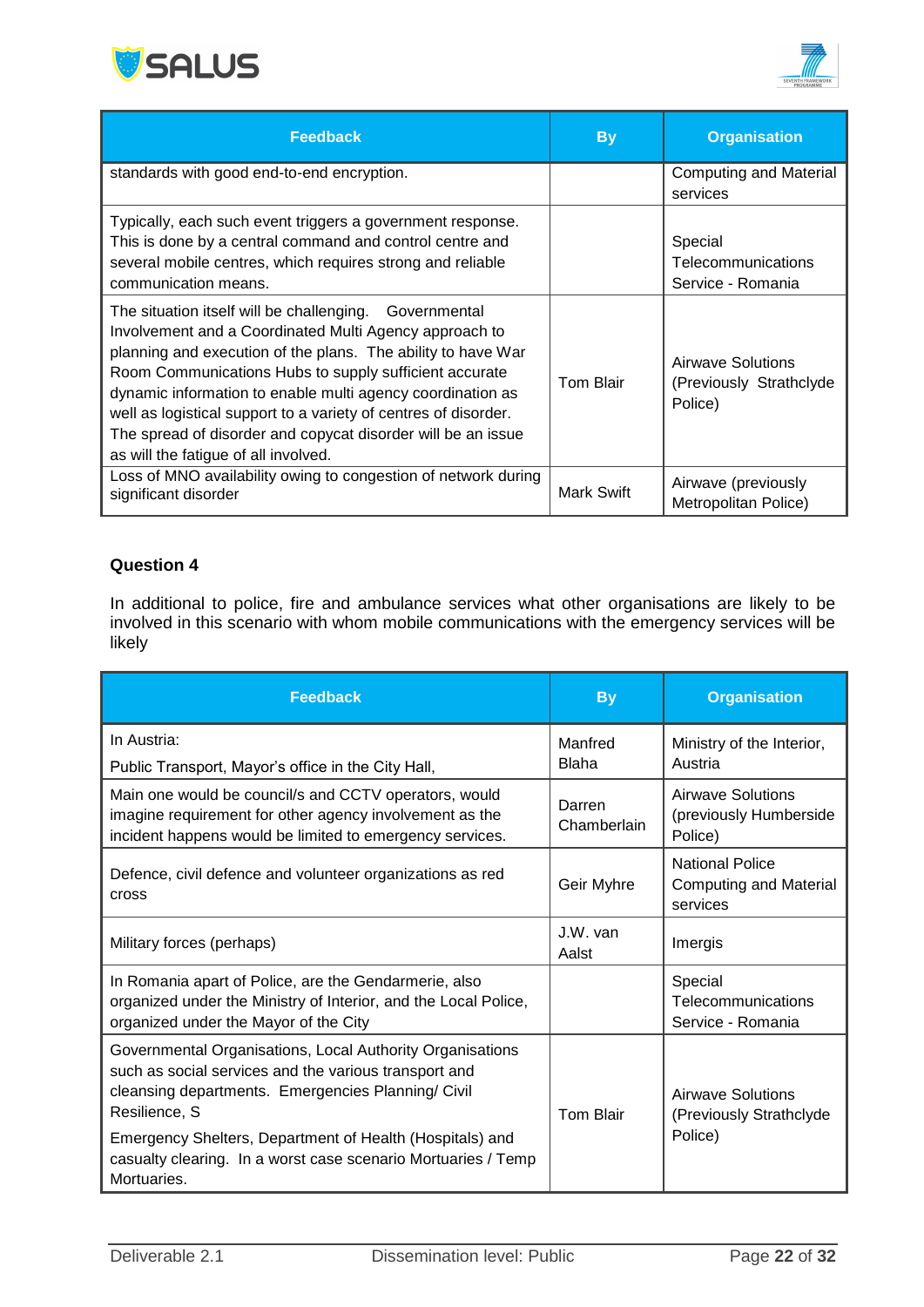



| <b>Feedback</b>                             | By                | <b>Organisation</b>                                |
|---------------------------------------------|-------------------|----------------------------------------------------|
| Local Authorities, Govt. Agencies, Military | <b>Mark Swift</b> | Airwave (previously<br><b>Metropolitan Police)</b> |

Would you or your organisation be prepared to contribute to developing/validating detailed functionality use cases?

| <b>Feedback</b>                                                                             | <b>By</b>               | <b>Organisation</b>                                                 |
|---------------------------------------------------------------------------------------------|-------------------------|---------------------------------------------------------------------|
| Yes, probably. Depending on the amount of work. Not yet<br>confirmed in the hierarchy.      | Manfred<br><b>Blaha</b> | Ministry of the Interior,<br>Austria                                |
| Happy to help - share with customers.                                                       | Darren<br>Chamberlain   | Airwave Solutions<br>(previously Humberside<br>Police)              |
| Yes, we are prepared to contribute.                                                         | Geir Myhre              | <b>National Police</b><br><b>Computing and Material</b><br>services |
| No (no work schedule space available)                                                       | J.W. van<br>Aalst       | Imergis                                                             |
| We are prepared to contribute to developing/validating detailed<br>functionality use cases. |                         | Special<br>Telecommunications<br>Service - Romania                  |
| Yes                                                                                         | Tom Blair               | Airwave Solutions<br>(Previously Strathclyde<br>Police)             |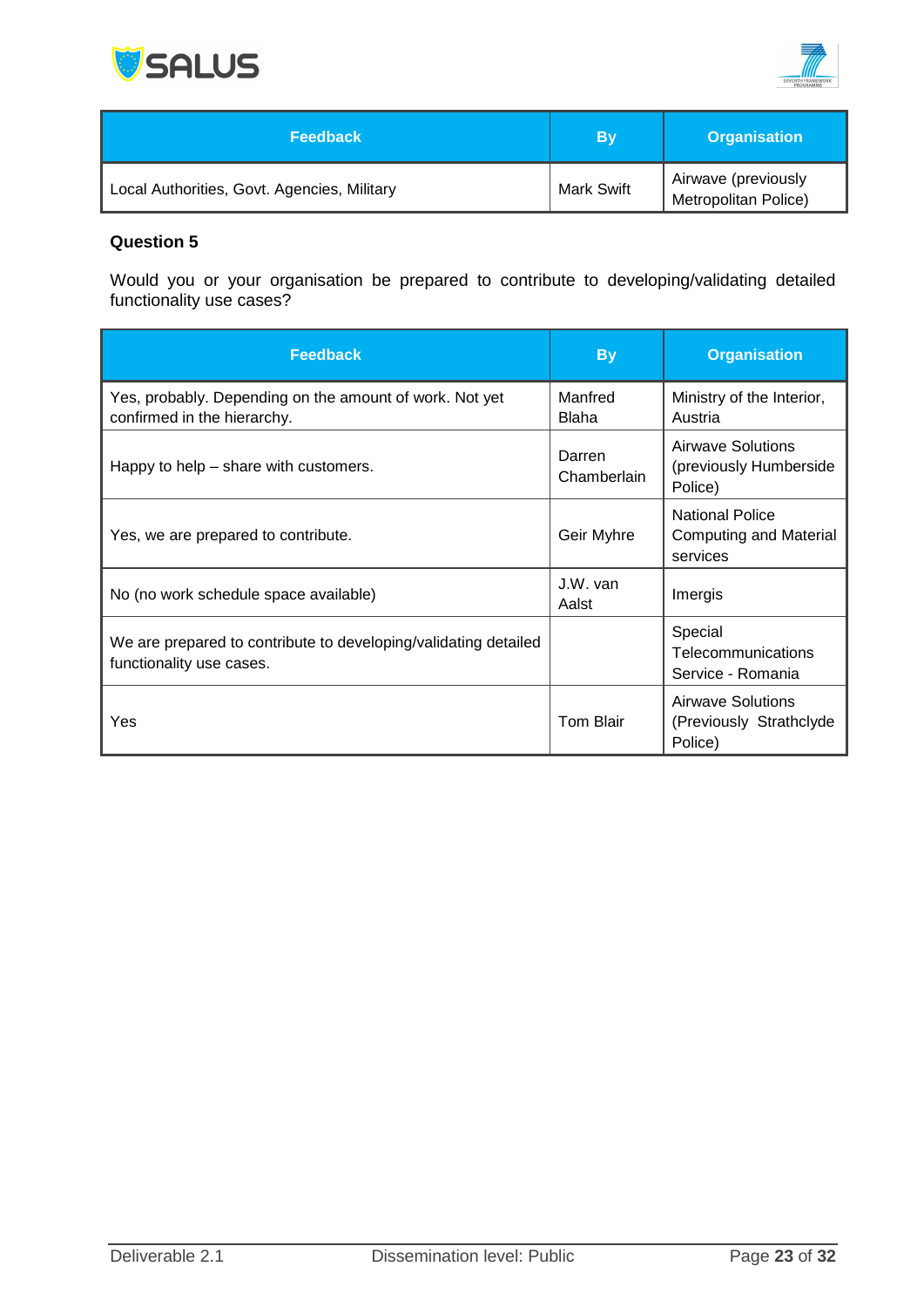



# <span id="page-23-0"></span>**APPENDIX 2: END USER FEEDBACK – SCENARIO 2**

#### **Question 1**

Do you think the high level scenario outlined is realistic (i.e. could be real) and therefore provides a suitable base on which to develop use cases for operational deployment of functionality.

| <b>Feedback</b>                                                                                                                                                                                                                                                                                                                                                                                                                                         | <b>By</b>                        | <b>Organisation</b>                                                 |
|---------------------------------------------------------------------------------------------------------------------------------------------------------------------------------------------------------------------------------------------------------------------------------------------------------------------------------------------------------------------------------------------------------------------------------------------------------|----------------------------------|---------------------------------------------------------------------|
| Yes, this is realistic.                                                                                                                                                                                                                                                                                                                                                                                                                                 | Manfred<br><b>Blaha</b>          | Ministry of the Interior,<br>Austria                                |
| Seems a lot of people, venues etc for a 2 day event? Does it<br>matter if its four days and this happens on day 2???<br>Again realistic and topical for me                                                                                                                                                                                                                                                                                              | Darren<br>Chamberlain            | <b>Airwave Solutions</b><br>(previously Humberside<br>Police)       |
| Yes, the scenario is realistic but in "Norwegian scale"                                                                                                                                                                                                                                                                                                                                                                                                 | Geir Myhre                       | <b>National Police</b><br><b>Computing and Material</b><br>services |
| Yes, we think that the scenario is realistic.                                                                                                                                                                                                                                                                                                                                                                                                           |                                  | Special<br>Telecommunications<br>Service - Romania                  |
| Military teams do not allow civil forces to use their frequency<br>bands. Military forces have their own command and control<br>centre. To include military forces, a TETRA device needs to be<br>provided to their liaison officer, who then makes the bridge<br>between civil and military 'synchronized' actions.                                                                                                                                    | Comandante<br><b>Rui Esteves</b> | Associação Nacional de<br>Protecção Civil (ANPC)                    |
| Yes, but the over complication of technologies would be a<br>hindrance. Mobile Information / Data is of limited use unless<br>specifically targeted for Strategic/ Tactical and Operation Use<br>- Commanders do not have time to read loads of information.<br>The best approach is to keep it as simple as possible with<br>Operations Coordination Centres providing multi emergency<br>services multi agency support at the three tiers of command. | Tom Blair                        | <b>Airwave Solutions</b><br>(Previously Strathclyde<br>Police)      |
| Day 2 would only invoke a level of panic should an<br>actual attack be carried out and/or the emergency<br>services response is slow / inadequate (i.e. they are<br>completely overwhelmed) The alternative scenario of<br>highly unlikely owing<br>'rampage' is very<br>to<br>the<br>demographic of persons attending such an event and<br>lack of sufficient triggers in order to invoke such.                                                        | <b>Mark Swift</b>                | Airwave (previously<br>Metropolitan Police)                         |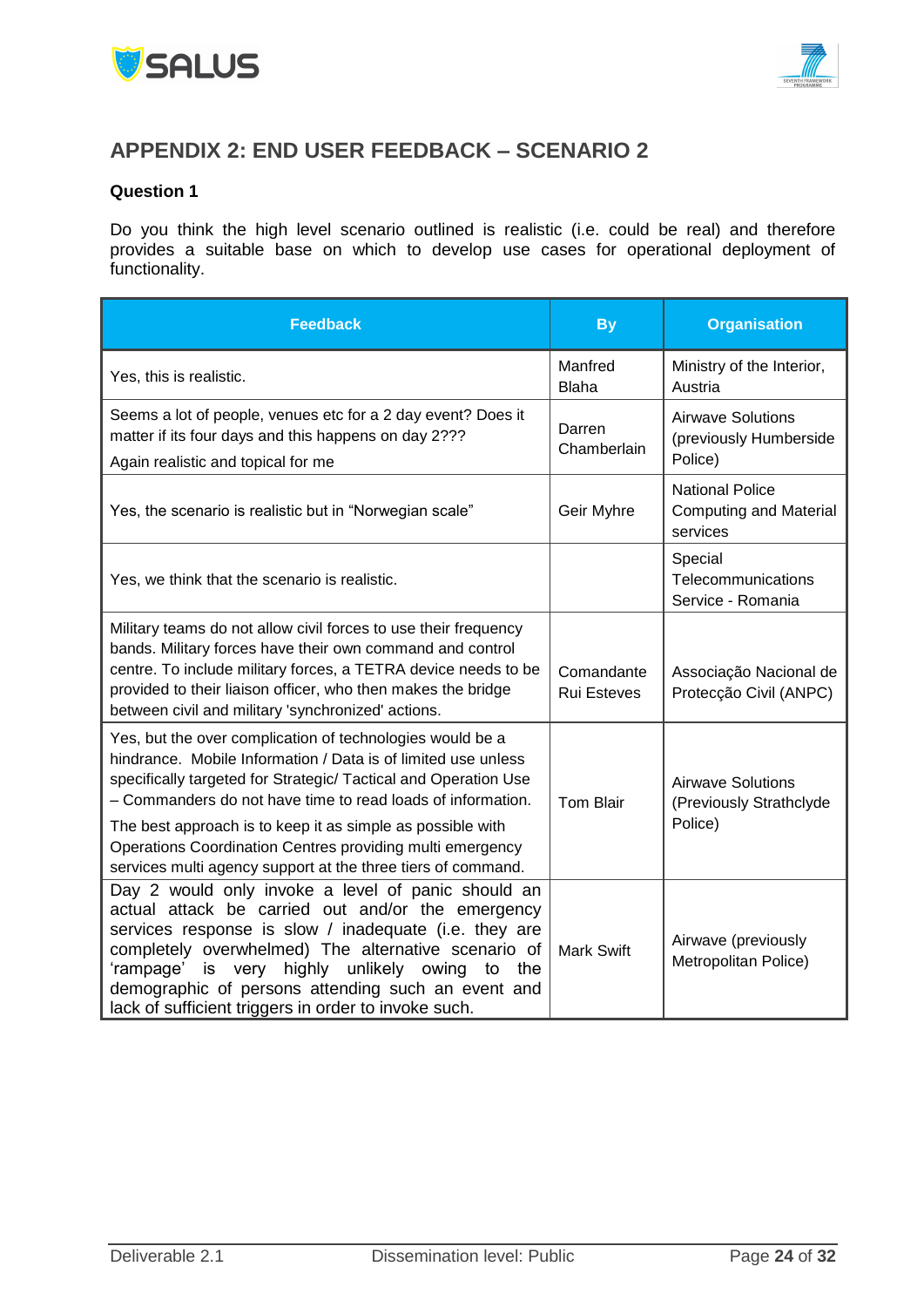



If not, what elements of the scenario need to be changed to make them more realistic or appropriate?

| <b>Feedback</b>                                                                                                                                                                                                                                                                            | <b>By</b>                        | <b>Organisation</b>                                             |
|--------------------------------------------------------------------------------------------------------------------------------------------------------------------------------------------------------------------------------------------------------------------------------------------|----------------------------------|-----------------------------------------------------------------|
| I would take out screening of spectators; the stadia would<br>have been swept beforehand with explo dogs. I would just<br>leave it that it was good intelligence received.                                                                                                                 | Darren<br>Chamberlain            | Airwave Solutions<br>(previously Humberside<br>Police)          |
| Lower number of spectators in the areas                                                                                                                                                                                                                                                    | Geir Myhre                       | <b>National Police</b><br>Computing and Material<br>services    |
| Military do have radio jam devices that can jam any frequency<br>band (including satellite) to block remote detonation by cell<br>phone.                                                                                                                                                   | Comandante<br><b>Rui Esteves</b> | Associação Nacional de<br>Protecção Civil (ANPC)                |
| Communications Plan would require to be articulated for the<br>whole event and all venues including the "what if" scenarios.<br>The Event should be exercised to test comms and other<br>procedures including understanding roles and accountabilities<br>prior to the event taking place. | Tom Blair                        | <b>Airwave Solutions</b><br>(Previously Strathclyde)<br>Police) |

### **Question 3**

Within the context of the scenario, are there any specific mobile communication requirements that you would consider to be particularly challenging to meet.

| <b>Feedback</b>                                                                                                                                                                                                                          | <b>By</b>               | <b>Organisation</b>                                                 |
|------------------------------------------------------------------------------------------------------------------------------------------------------------------------------------------------------------------------------------------|-------------------------|---------------------------------------------------------------------|
| High volume communication in a dense area.<br>Limited usability of commercial 2G/3G networks due to<br>congestion/overload                                                                                                               | Manfred<br><b>Blaha</b> | Ministry of the Interior,<br>Austria                                |
| Volunteers with radios, untrained, limited functionality and with<br>poor radio discipline so as well as the Emergency Services<br>users you may need to consider management of the volunteer<br>base and getting them to direct people. |                         |                                                                     |
| Lots of people on the streets heading for local transport when<br>not expected – much trickier if panicked.                                                                                                                              | Darren<br>Chamberlain   | <b>Airwave Solutions</b><br>(previously Humberside                  |
| Ability/inability to transmit with the danger of triggering an<br>explosive device not only around the venue but also potential<br>RV/muster points.                                                                                     |                         | Police)                                                             |
| Radio discipline i.e. users not mentioning bombs!                                                                                                                                                                                        |                         |                                                                     |
| Live video streaming. Distribution of public location based<br>information will be challenging                                                                                                                                           | Geir Myhre              | <b>National Police</b><br><b>Computing and Material</b><br>services |
| Concentration of forces in a relatively small area may require<br>increasing communication resources at the level of networks<br>which may be difficult to attain in a very short time.                                                  |                         | Special<br>Telecommunications<br>Service - Romania                  |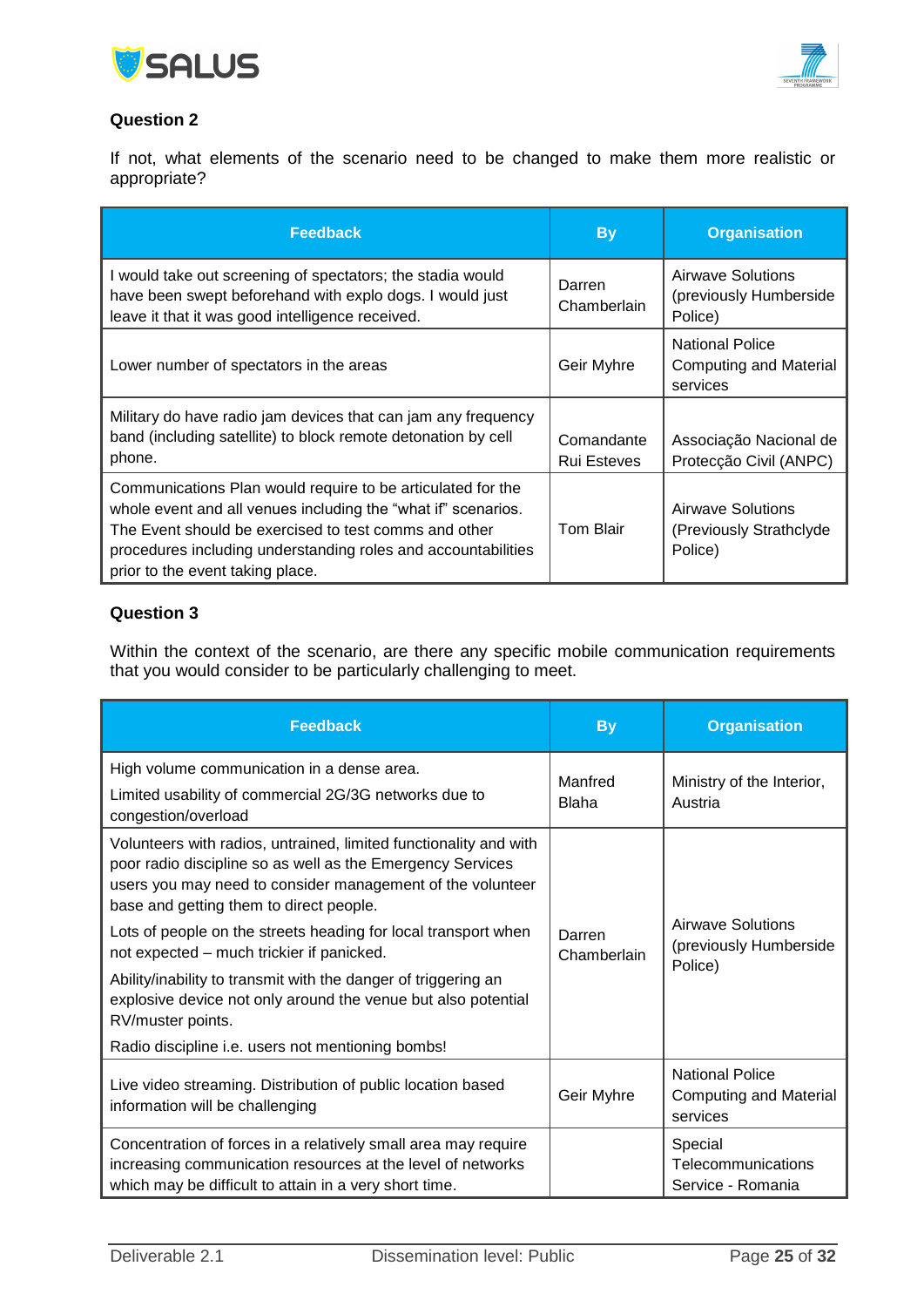



| <b>Feedback</b>                                                                                                                                                                                                                                                                                                                                                                                          | <b>By</b>          | <b>Organisation</b>                                      |
|----------------------------------------------------------------------------------------------------------------------------------------------------------------------------------------------------------------------------------------------------------------------------------------------------------------------------------------------------------------------------------------------------------|--------------------|----------------------------------------------------------|
| A desirable functionality is to allow a first responder to<br>broadcast his own voice on a louder level (as in loudspeaker),<br>this way it could make is message reach a larger area of<br>citizens (make them understand).                                                                                                                                                                             | Comandante         | Associação Nacional de                                   |
| Alternatively, the first responder device at the location could be<br>used as a relay to actually transmit the voice (louder) of a<br>commander at the command and control centre.                                                                                                                                                                                                                       | <b>Rui Esteves</b> | Protecção Civil (ANPC)                                   |
| Mobile Data would be challenging - people need to gather,<br>collate, type and send – time taken to receive, digest and<br>understand – can take to long. Much better to have dynamic<br>systems operating with real time information to support voice<br>communications and verbal commands. The Comms plan<br>needs to fit the roles, responsibilities and accountabilities of<br>the various players. | Tom Blair          | Airwave Solutions<br>(Previously Strathclyde)<br>Police) |

In additional to police, fire and ambulance services what other organisations are likely to be involved in this scenario with which mobile communications with the emergency services will be likely

| <b>Feedback</b>                                                                                                                                                                                                                                                  | <b>By</b>                        | <b>Organisation</b>                                                 |  |
|------------------------------------------------------------------------------------------------------------------------------------------------------------------------------------------------------------------------------------------------------------------|----------------------------------|---------------------------------------------------------------------|--|
| In Austria:<br><b>Province Crisis Management Centre</b><br>Office of the Mayor (City Hall)<br>Key players of Critical Infrastructure Operators:<br><b>Public Transport</b><br>All sort of Utility (Power, Gas, Water, )<br>$\bullet$<br><b>Telecom Operators</b> | Manfred<br><b>Blaha</b>          | Ministry of the Interior,<br>Austria                                |  |
| Certainly bomb disposal, council CCTV, transport, highways.                                                                                                                                                                                                      | Darren<br>Chamberlain            | Airwave Solutions<br>(previously Humberside<br>Police)              |  |
| Defence, civil defence and volunteer organizations as red<br>cross                                                                                                                                                                                               | Geir Myhre                       | <b>National Police</b><br><b>Computing and Material</b><br>services |  |
| Other organizations that are likely to be involved are the city<br>utilities companies. Mobile communications with their field<br>technicians and their command and control centre may be<br>required.                                                           |                                  | Special<br>Telecommunications<br>Service - Romania                  |  |
| Strongly advise to include: Hospitals, City councils, different<br>road operators, weather institutes and nature conservation<br>institutes                                                                                                                      | Comandante<br><b>Rui Esteves</b> | Associação Nacional de<br>Protecção Civil (ANPC)                    |  |
| Multi faceted surveillance may well be in place - the<br>communications Hub needs to be aware and provide<br>appropriate priority to messaging.                                                                                                                  | <b>Tom Blair</b>                 | <b>Airwave Solutions</b><br>(Previously Strathclyde<br>Police)      |  |
| Local PCTs and designated Hospitals for Casualty / Mortuary<br>receptions.                                                                                                                                                                                       | <b>Mark Swift</b>                | Airwave (previously<br>Metropolitan Police)                         |  |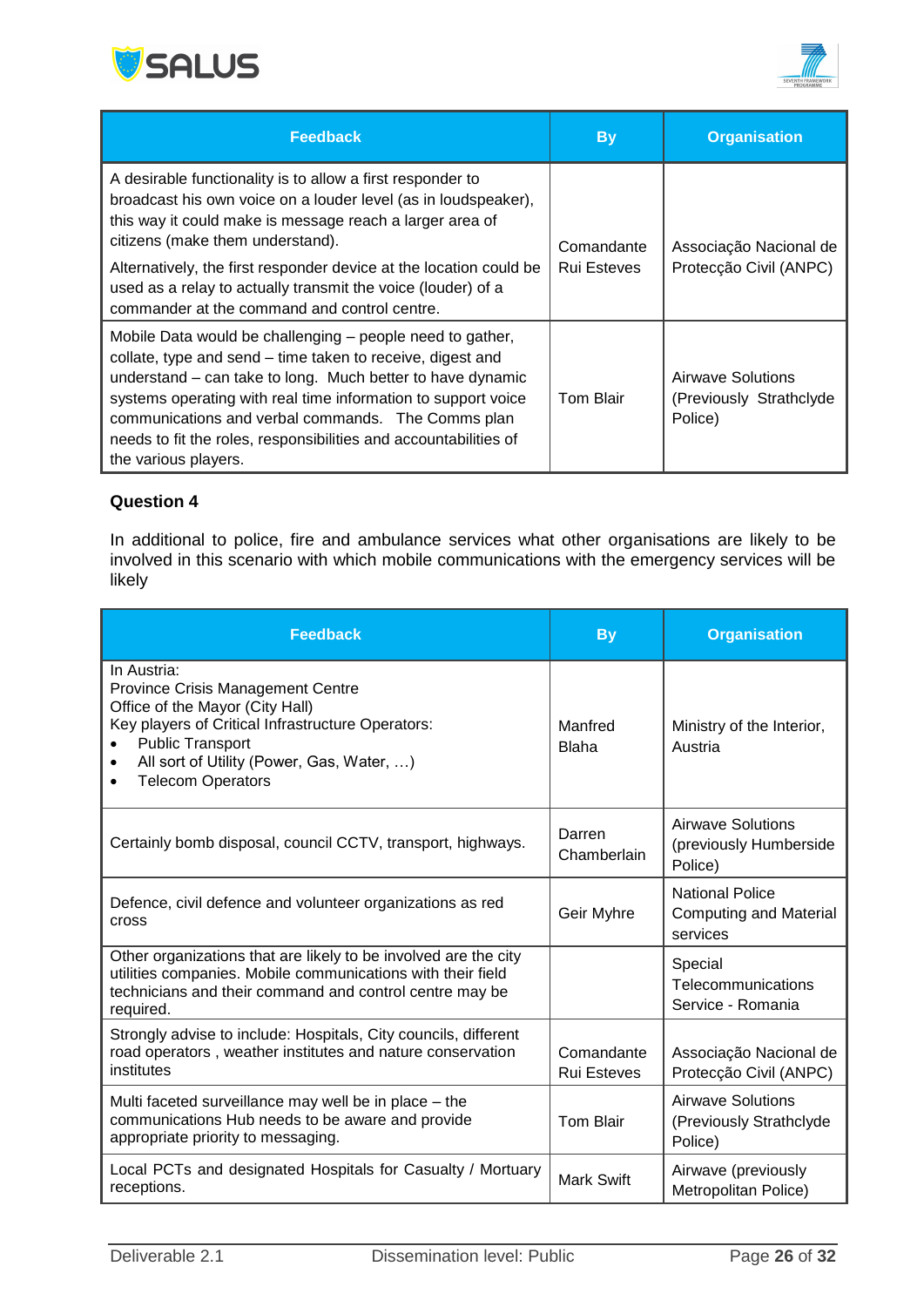



| Feedback               | B١ | <b>Organisation</b> |
|------------------------|----|---------------------|
| <b>Local Authority</b> |    |                     |

Would you or your organisation be prepared to contribute to developing/validating detailed functionality use cases?

| <b>Feedback</b>                                                                             | <b>By</b>                        | <b>Organisation</b>                                                 |
|---------------------------------------------------------------------------------------------|----------------------------------|---------------------------------------------------------------------|
| Yes, official commitment of the hierarchy still pending.                                    | Manfred<br><b>Blaha</b>          | Ministry of the Interior,<br>Austria                                |
| Happy to help – share with customers.                                                       | Darren<br>Chamberlain            | Airwave Solutions<br>(previously Humberside<br>Police)              |
| Yes, we are prepared to contribute.                                                         | Geir Myhre                       | <b>National Police</b><br><b>Computing and Material</b><br>services |
| We are prepared to contribute to developing/validating detailed<br>functionality use cases. |                                  | Special<br><b>Telecommunications</b><br>Service - Romania           |
| Yes, we would be much interested in following and<br>participating in the SALUS use cases.  | Comandante<br><b>Rui Esteves</b> | Associação Nacional de<br>Protecção Civil (ANPC)                    |
| Yes.                                                                                        | Tom Blair                        | Airwave Solutions<br>(Previously Strathclyde)<br>Police)            |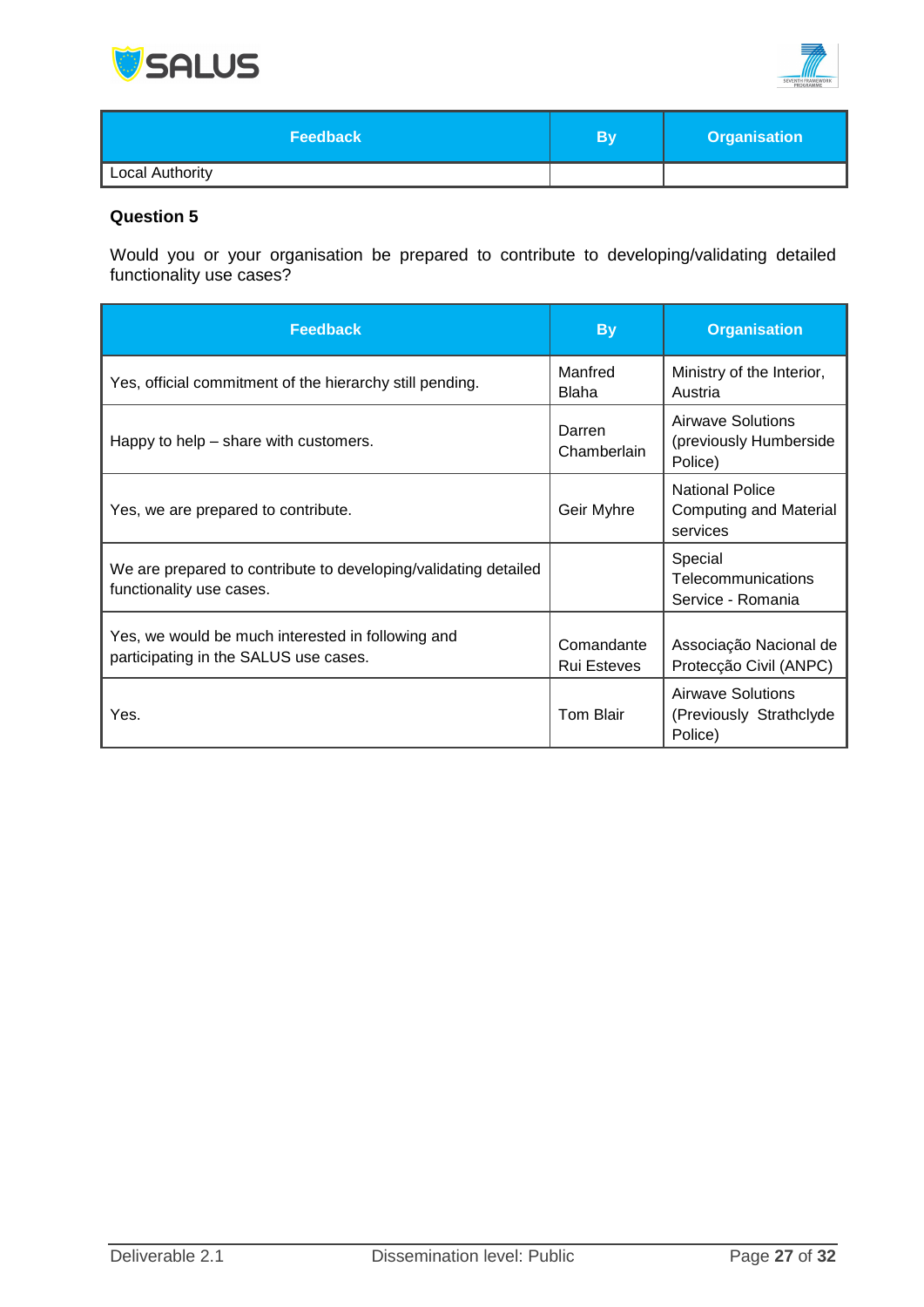



# <span id="page-27-0"></span>**APPENDIX 3: END USER FEEDBACK – SCENARIO 3**

#### **Question 1**

Do you think the high level scenario outlined is realistic (i.e. could be real) and therefore provides a suitable base on which to develop use cases for operational deployment of functionality.

| <b>Feedback</b>                                                                                                                                                                                                                                                                                                                                              | <b>By</b><br><b>Organisation</b> |                                                                     |  |
|--------------------------------------------------------------------------------------------------------------------------------------------------------------------------------------------------------------------------------------------------------------------------------------------------------------------------------------------------------------|----------------------------------|---------------------------------------------------------------------|--|
| Yes, this is a very realistic scenario.<br>(maybe the derailed train maybe a little too much, as e.g.<br>Austrian Railway is doing a rail-check on a daily basis to avoid                                                                                                                                                                                    | Manfred<br><b>Blaha</b>          | Ministry of the Interior,<br>Austria                                |  |
| derailing because of stolen tracks, stolen copper wiring, etc.)<br>Again, no issues from me - I have a contact who has a<br>derailed train for testing such scenarios for network rail -<br>based at fire training college. He does training all the time with<br>a similar response.                                                                        | Darren<br>Chamberlain            | <b>Airwave Solutions</b><br>(previously Humberside<br>Police)       |  |
| Very likely to happen also in Norway but the impact will not<br>likely affect as many people as 300,000.                                                                                                                                                                                                                                                     | Geir Myhre                       | <b>National Police</b><br><b>Computing and Material</b><br>services |  |
| Yes. That is, flooding is most likely to occur through the<br>riverbanks (that is, water flowing to the sea). See also<br>http://www.imergis.nl/map/200910NLOverstroomd3D1280px.jp<br>$\mathbf{g}$<br>For a maximum flooding scenario based on the national risk<br>map.                                                                                     | J.W. van<br>Aalst                | Imergis                                                             |  |
| Yes, we think that the scenario is realistic.                                                                                                                                                                                                                                                                                                                |                                  | Special<br>Telecommunications<br>Service - Romania                  |  |
| Yes the scenario(s) are realistic.                                                                                                                                                                                                                                                                                                                           | Tom Blair                        | <b>Airwave Solutions</b><br>(Previously Strathclyde<br>Police)      |  |
| May be difficult in managing scenario as merging the Critical<br>Incident of the Train Derailment (as you specify High Speed, I<br>am assuming numerous fatalities / injuries) and the Flooding /<br>Resilience issue, you are dealing with 2 differing scenarios<br>where the multiple fatalities / spontaneous incident is being<br>covered by scenario 2. | <b>Mark Swift</b>                | Airwave (previously<br>Metropolitan Police)                         |  |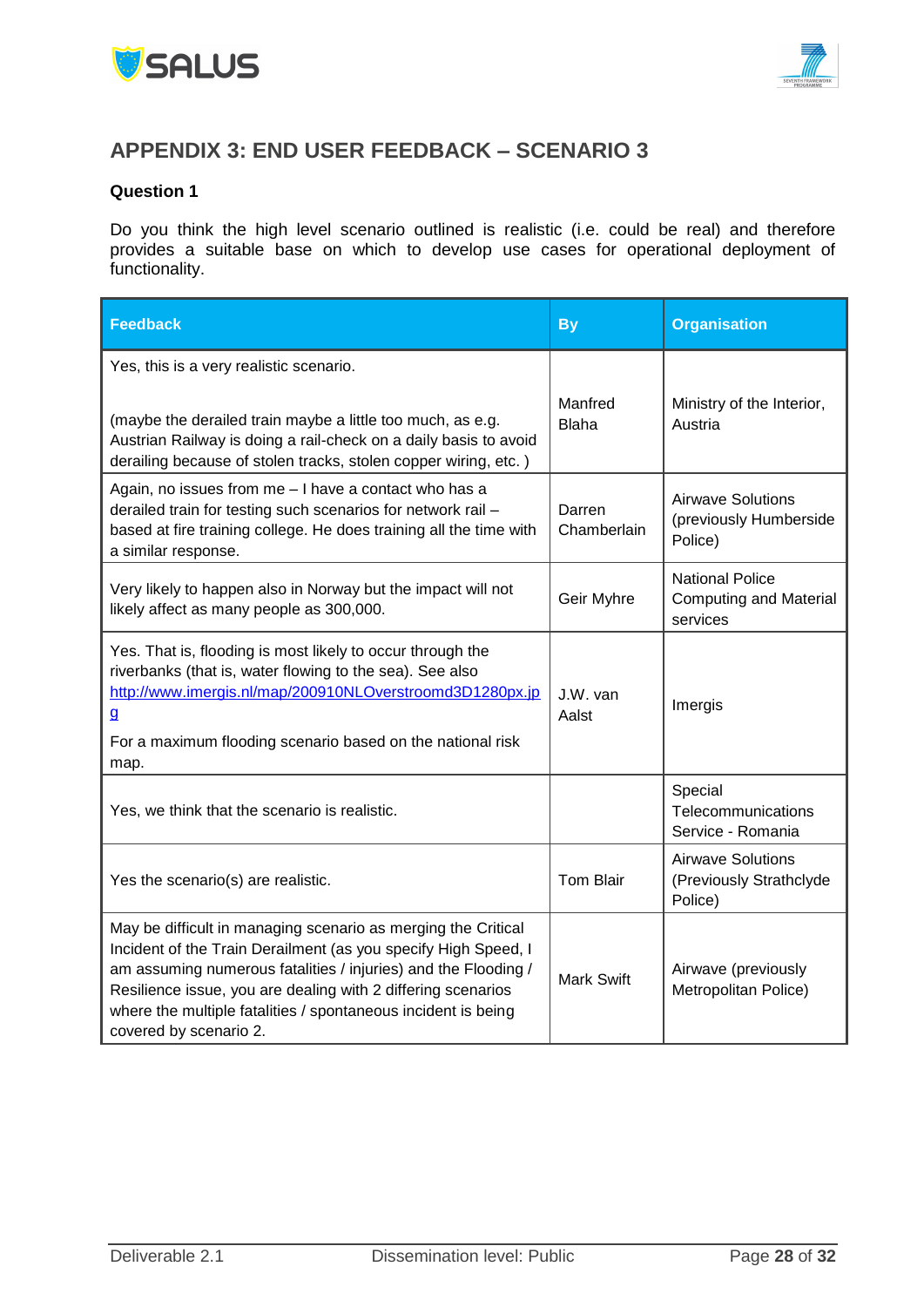



If not, what elements of the scenario need to be changed to make them more realistic or appropriate?

| <b>Feedback</b>                                                                                                                                                      | <b>Organisation</b><br><b>By</b> |                                                  |
|----------------------------------------------------------------------------------------------------------------------------------------------------------------------|----------------------------------|--------------------------------------------------|
| If energy fails, water level monitoring at upstream dams<br>(embankments) is not reported. This issue may cause further<br>flooding unawareness.                     | Comandante<br><b>Rui Esteves</b> | Associação Nacional de<br>Protecção Civil (ANPC) |
| Just concentrate on the flooding / natural disaster<br>management / displacement of communities / business<br>continuity aspect and remove the High Speed derailment | <b>Mark Swift</b>                | Airwave (previously<br>Metropolitan Police)      |

### **Question 3**

Within the context of the scenario, are there any specific mobile communication requirements that you would consider to be particularly challenging to meet.

| <b>Feedback</b>                                                                                                                                                                                                                                                                                                                                | <b>By</b>                        | <b>Organisation</b>                                |                        |
|------------------------------------------------------------------------------------------------------------------------------------------------------------------------------------------------------------------------------------------------------------------------------------------------------------------------------------------------|----------------------------------|----------------------------------------------------|------------------------|
| Biggest problem will be the maintaining of PPDR<br>communications on 24/7 basis, despite all upcoming problems.                                                                                                                                                                                                                                | Manfred<br>Blaha                 | Ministry of the Interior,<br>Austria               |                        |
| I think you mention them, main one being loss of infrastructure<br>- batteries then genies failing due to their being no power -<br>how long is the scenario due to last.                                                                                                                                                                      | Darren<br>Chamberlain            | Airwave Solutions                                  | (previously Humberside |
| Coverage and temp coverage solutions being required, getting<br>these to and from the area given the area and people exiting<br>the area.                                                                                                                                                                                                      |                                  | Police)                                            |                        |
| Coverage on public communication and PPDR to be a<br>challenge in rural areas.                                                                                                                                                                                                                                                                 | Geir Myhre                       | <b>National Police</b>                             |                        |
| Distribution of public location based information will be<br>challenging                                                                                                                                                                                                                                                                       |                                  | <b>Computing and Material</b><br>services          |                        |
| Communicating data, that is, a common actual picture:<br>Satellite images of the "day after the flood" as Google Crisis<br>Response did after Hurricane Sandy in NYC.                                                                                                                                                                          | $J.W.$ van<br>Aalst              | Imergis                                            |                        |
| No.                                                                                                                                                                                                                                                                                                                                            |                                  | Special<br>Telecommunications<br>Service - Romania |                        |
| Currently, in Portugal, at disaster coordination level, the<br>coordinator needs to use multiple radio devices (each with<br>different frequency bands, and different technologies) to reach<br>the different First responder teams (police, ambulance, etc).<br>The vests sometimes need to transport 4 or 5 different radio<br>device types. | Comandante<br><b>Rui Esteves</b> | Associação Nacional de<br>Protecção Civil (ANPC)   |                        |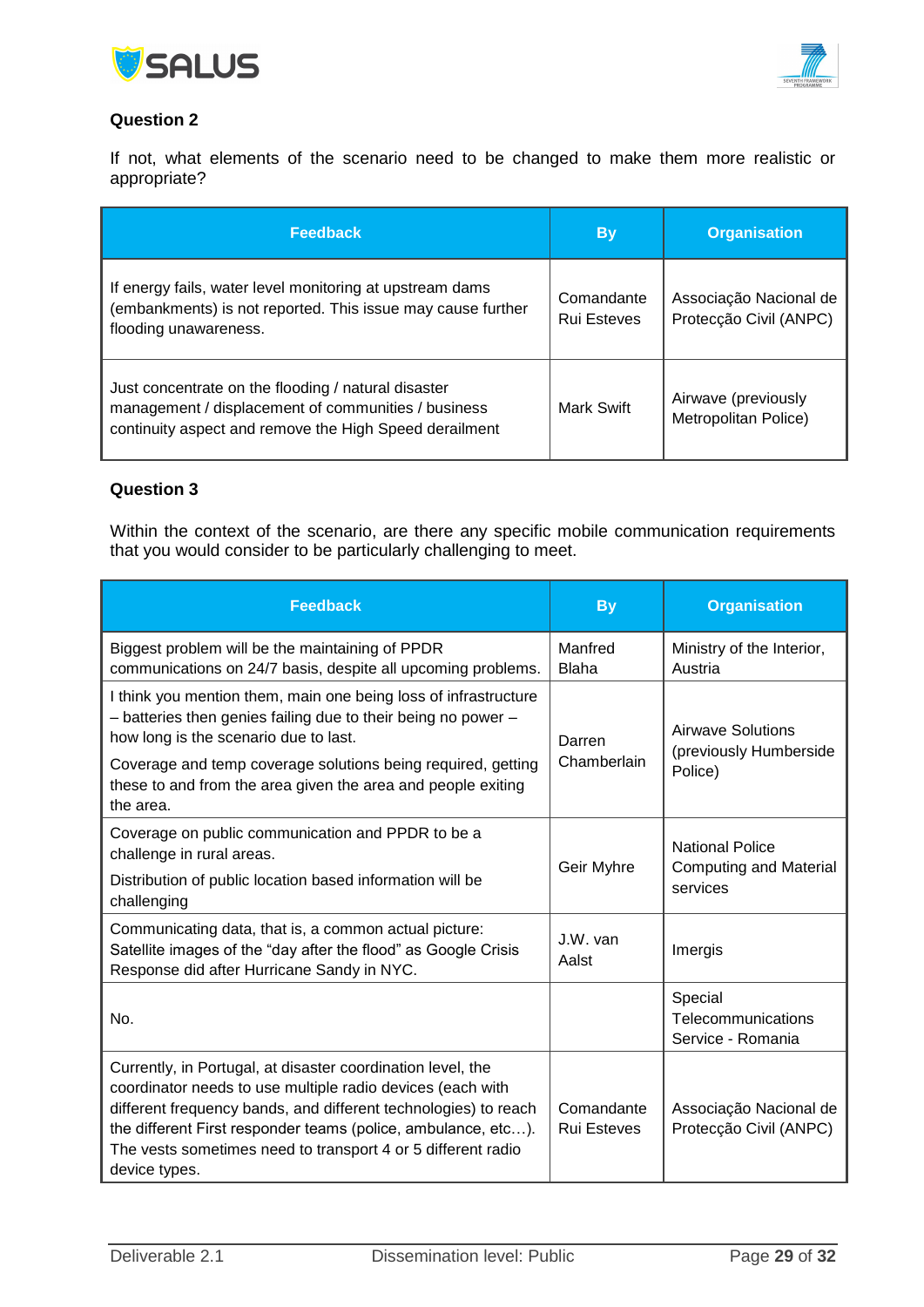



| <b>Feedback</b>                                                                                                                                                                                                                                                                                                                           | <b>By</b> | <b>Organisation</b>                                     |
|-------------------------------------------------------------------------------------------------------------------------------------------------------------------------------------------------------------------------------------------------------------------------------------------------------------------------------------------|-----------|---------------------------------------------------------|
| Within reason any communications relying on permanent<br>ground based infrastructure routed to the low lying<br>geographies will be at risk. In large part TETRA masts tend to<br>be located in higher positions than other technologies and are<br>thus less susceptible (in general terms) - utilise Cumbria<br>Flooding as an example. | Tom Blair | Airwave Solutions<br>(Previously Strathclyde<br>Police) |

In additional to police, fire and ambulance services what other organisations are likely to be involved in this scenario with whom mobile communications with the emergency services will be likely

| <b>Feedback</b>                                                                                                                                                                                                           | <b>Organisation</b><br><b>By</b>                                 |                                                                     |
|---------------------------------------------------------------------------------------------------------------------------------------------------------------------------------------------------------------------------|------------------------------------------------------------------|---------------------------------------------------------------------|
| In Austria:<br><b>Provincial Crisis Management</b><br>Key players of Critical Infrastructure Operators:<br><b>Public Transport</b><br>All sort of Utility (Power, Gas, Water, )<br><b>Telecom Operators</b>               | Manfred<br><b>Blaha</b>                                          | Ministry of the Interior,<br>Austria                                |
| Environment agency, volunteer mountain rescue type units,<br>highways agency, network rail, maybe TOCS, utilities - gas,<br>electricity, water, council.                                                                  | Darren<br>Chamberlain                                            | <b>Airwave Solutions</b><br>(previously Humberside<br>Police)       |
| Defence, civil defence and volunteer organizations as red<br>cross                                                                                                                                                        | Geir Myhre                                                       | <b>National Police</b><br><b>Computing and Material</b><br>services |
| The list on page 2 seems to cover most of it.                                                                                                                                                                             | J.W. van<br>Aalst                                                | Imergis                                                             |
| NGO's and Volunteer rescue organizations, using citizen band<br>mobile radios or any other publicly available radio<br>communications devices (usual amateur band).                                                       |                                                                  | Special<br>Telecommunications<br>Service - Romania                  |
| Strongly advise to include: Hospitals, City councils, different<br>road operators, weather institutes and nature conservation<br>institutes.                                                                              | Comandante<br><b>Rui Esteves</b>                                 | Associação Nacional de<br>Protecção Civil (ANPC)                    |
| As per list already given. If significant then other countries<br>may supply specialist resource to the UK. Those resources<br>will require liaison and alignment with UK counterparts in order<br>that best use is made. | <b>Tom Blair</b>                                                 | <b>Airwave Solutions</b><br>(Previously Strathclyde<br>Police)      |
| Local Authorities heavily - displaced residents / emergency<br>accommodation / feeding etc                                                                                                                                | Airwave (previously<br><b>Mark Swift</b><br>Metropolitan Police) |                                                                     |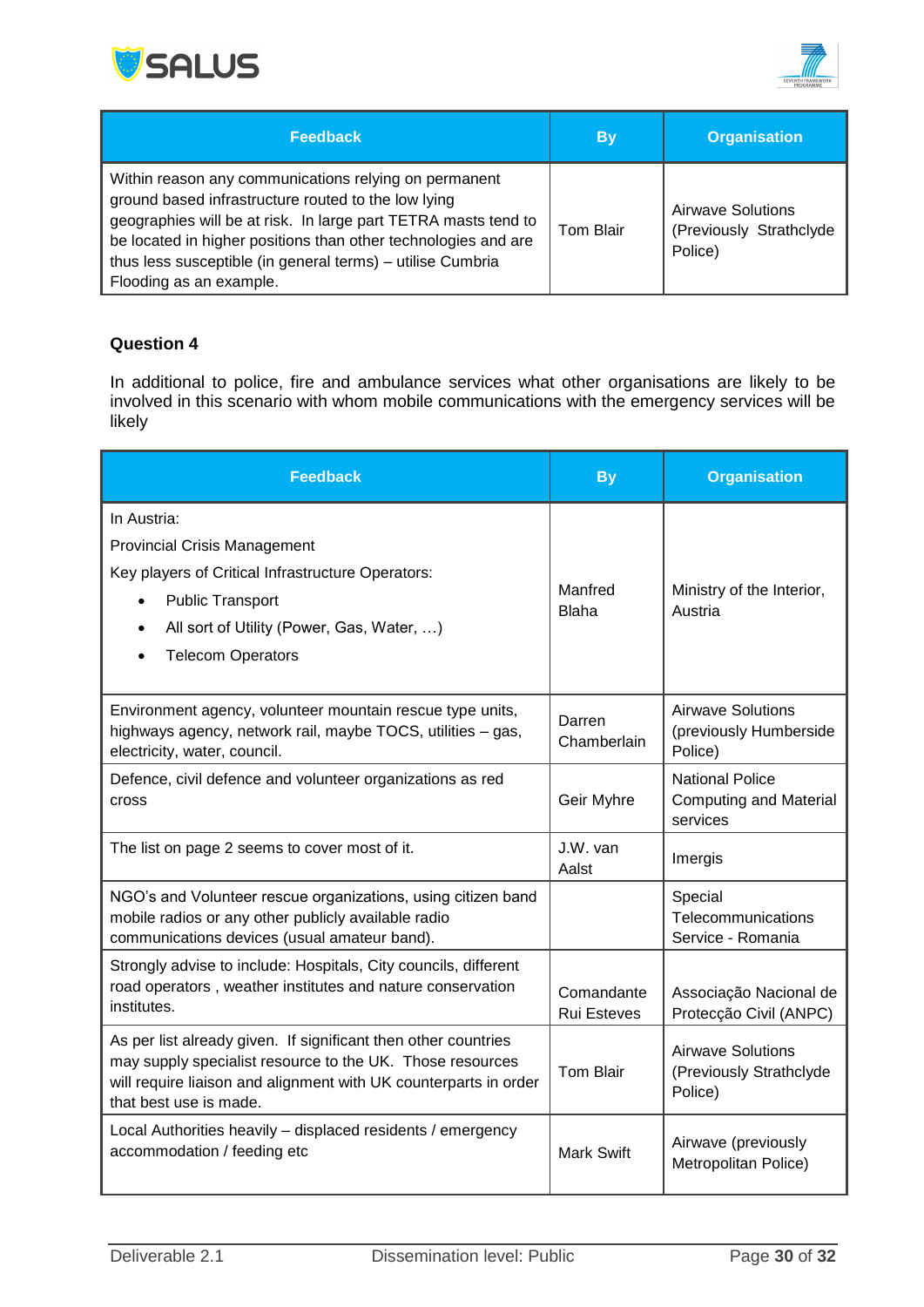



Would you or your organisation be prepared to contribute to developing/validating detailed functionality use cases?

| <b>Feedback</b>                                                                             | <b>By</b>                 | <b>Organisation</b>                                                 |  |
|---------------------------------------------------------------------------------------------|---------------------------|---------------------------------------------------------------------|--|
| Yes, even if official "ok" from the hierarchy is still pending.                             | Manfred<br>Blaha          | Ministry of the Interior,<br>Austria                                |  |
| Happy to help – share with customers.                                                       | Darren<br>Chamberlain     | Airwave Solutions<br>(previously Humberside<br>Police)              |  |
| Yes, we are prepared to contribute.                                                         | Geir Myhre                | <b>National Police</b><br><b>Computing and Material</b><br>services |  |
| No, no space in working schedule available.                                                 | J.W. van<br>Aalst         | Imergis                                                             |  |
| We are prepared to contribute to developing/validating detailed<br>functionality use cases. |                           | Special<br>Telecommunications<br>Service - Romania                  |  |
| Yes, we would be much interested in following and<br>participating in the SALUS use cases.  | Comandante<br>Rui Esteves | Associação Nacional de<br>Protecção Civil (ANPC)                    |  |
| Yes.                                                                                        | Tom Blair                 | Airwave Solutions<br>(Previously Strathclyde)<br>Police)            |  |